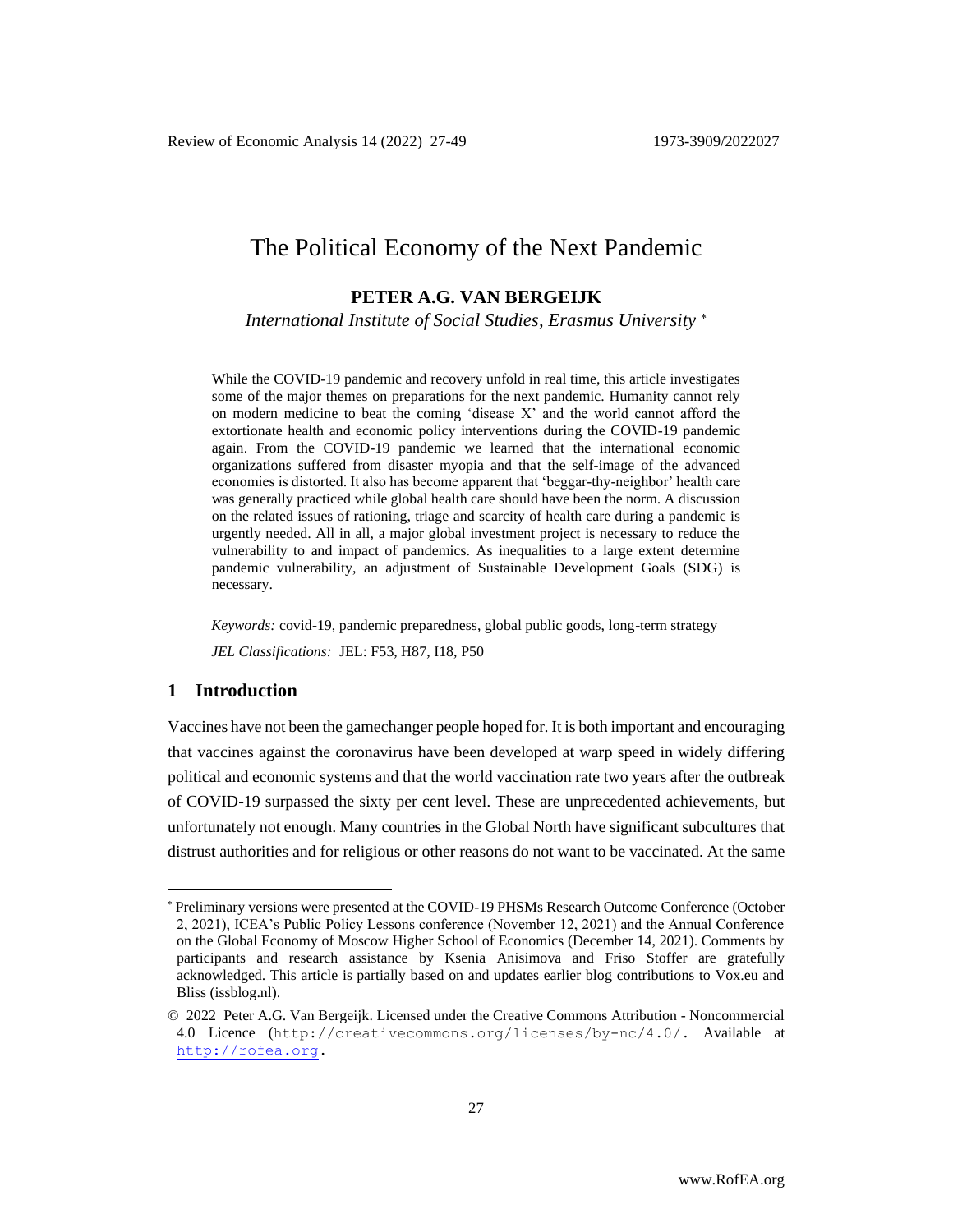time, many people in the Global South that would like to be vaccinated still have not had the opportunity to get a vaccine. Therefore, significant breeding grounds for new variants continue to exist, both in advanced and developing countries. The emergence of the omicron variant is a strong reminder that the vaccination record is no reason for complacency but rather an additional reason to think about the future with an endemic COVID-19, a period that paradoxically will be both post-pandemic and pre-pandemic.

This is the more so, because COVID-19 is certainly not the last pandemic that humanity will experience. The frequency of pandemics actually has increased since 1700 despite enormous improvements in medical technology, housing, hygiene and living standards (Figure 1). The reason is that health care improvements and social development were outpaced by higher pandemic risk. This risk is associated with global travel, human–wildlife interaction, intensification of global food production, and densification of population (Daszak, 2012).

Indeed, in 2020, the emergence of a contagious virus should not have come as a surprise, yet 'preparedness' to deal with such an emergency was below standards (Sathyamala, 2021). A very serious policy error has been the lack of preparation of the population and the business sector for lockdowns. The issue is that none of the pandemic protocols in the advanced economies in 2019 prescribed the massive use of so-called Non-Pharmaceutical Interventions



Figure 1: Number of pandemics per decade

Sources: Cunha (2004), Smith (2017)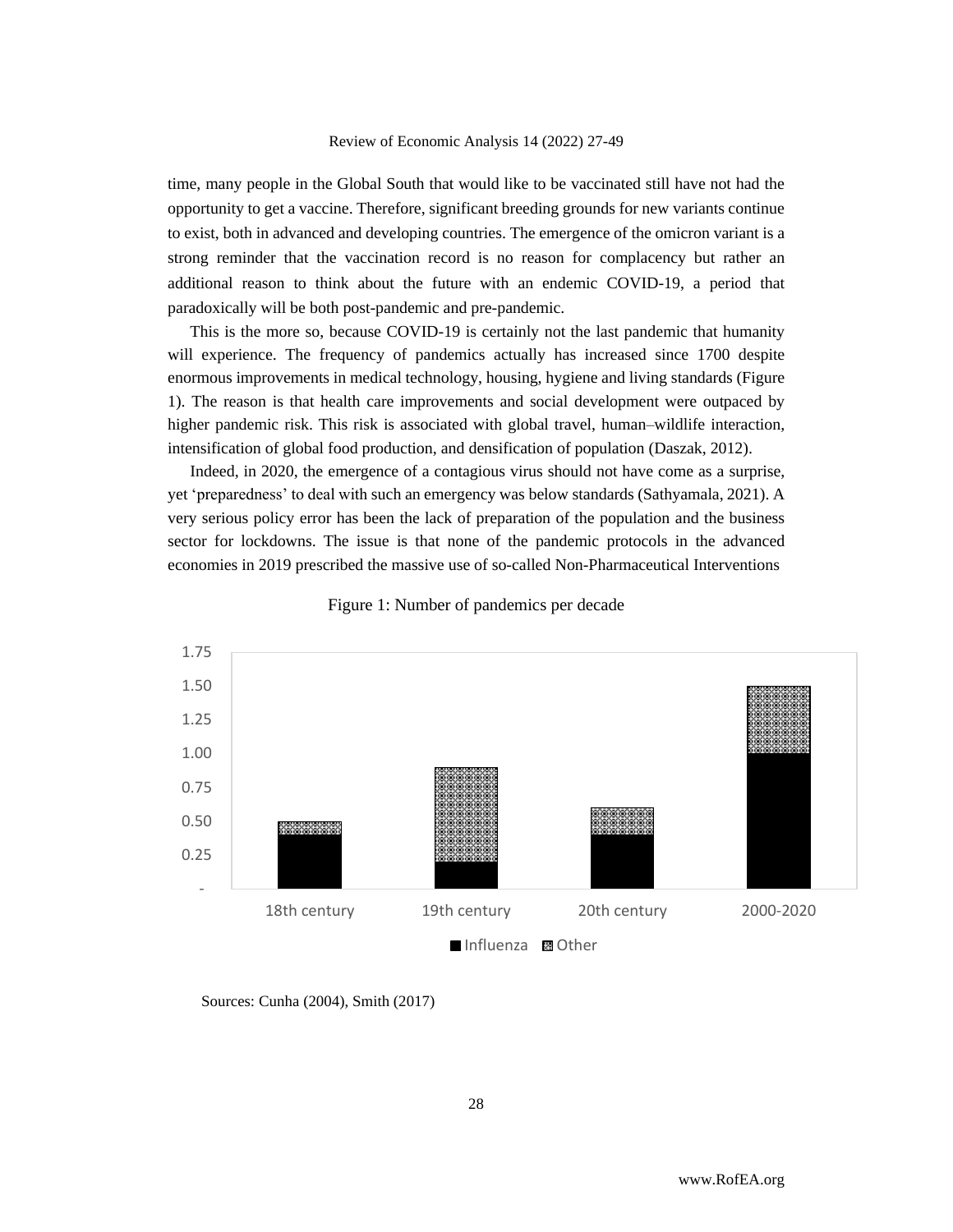(NPIs) for a pandemic that did not meet the threshold of the Spanish Flu – which COVID-19 did not by any standard. $<sup>1</sup>$ </sup>

A similar point can be made regarding economic policy preparation. A myth exists that the COVID-19 pandemic and its impact could not have been foreseen in 2019. According to the IMF's Economic Counsellor,

[a] pandemic scenario had been raised as a possibility in previous economic policy discussions, but none of us had a meaningful sense of what it would look like on the ground and what it would mean for the economy (Gopinath, 2020, p. *v*)

Likewise, in an overview article, Rasul (2020, p. 265) characterized the literature on viral outbreaks as a 'nascent literature'. Economic analysis of epidemics and pandemics and their impact was, however, *not* embryonic at the end of 2019. Before COVID-19, leading economists already stressed the risks and dismal consequences of 'disease X': 'Few doubt that major epidemics and pandemics will strike again, and few would argue that the world is adequately prepared' (Fan, Jamison and Summers 2018, p. 129).<sup>2</sup> Also, policy makers at the World Bank were well-aware of the devastations of Ebola and HIV/AIDS on the ground (World Bank 2014). There are quite a few indications that other international organizations basically ignored the topic. Sands et al. (2016), for example, point out a lack of analyses of the economic impact of pandemics by global and regional institutions. They provide a detailed analysis of economic reports regarding fifteen countries that were most severely hit by SARS, MERS, Ebola and Zika. Focusing on the two years before these outbreaks, their findings show complete ignorance of epidemic risk in the IMF Article IV consultations. Consequently, institutional preparation for a pandemic was low (International Working Group on Financing Preparedness,  $2017$ ).<sup>3</sup>

It is no exaggeration that the pre-COVID-19 self-evaluations of the advanced economies in Europe and the United States show that they suffered from disaster myopia and cognitive dissonance. To specify, international organizations had pointed out that the lack of preparedness was mainly a problem of the non-OECD countries. A fairly random example is the 2017 World Bank study *Disease Control Priorities: Improving Health and Reducing Poverty*, that reports:

A geographic analysis of preparedness shows that some areas of high spark risk also are the least prepared. Geographic areas with high spark risk from domesticated animals (including China, North America, and Western Europe) have relatively higher levels of preparedness although China lags behind its counterparts. However,

 $1$  See, for a detailed discussion, van Bergeijk 2021, Chapter 2.

<sup>&</sup>lt;sup>2</sup> Indeed, a substantial pre-COVID-19 literature exists providing detailed analyses and estimates of potential tolls of pandemics (see van Bergeijk 2021, Chapter 2).

<sup>3</sup> Relatedly, economic policy making during a pandemic was seen as just another form of stabilization and crisis management with already well developed policy instruments (Behsudi, 2020).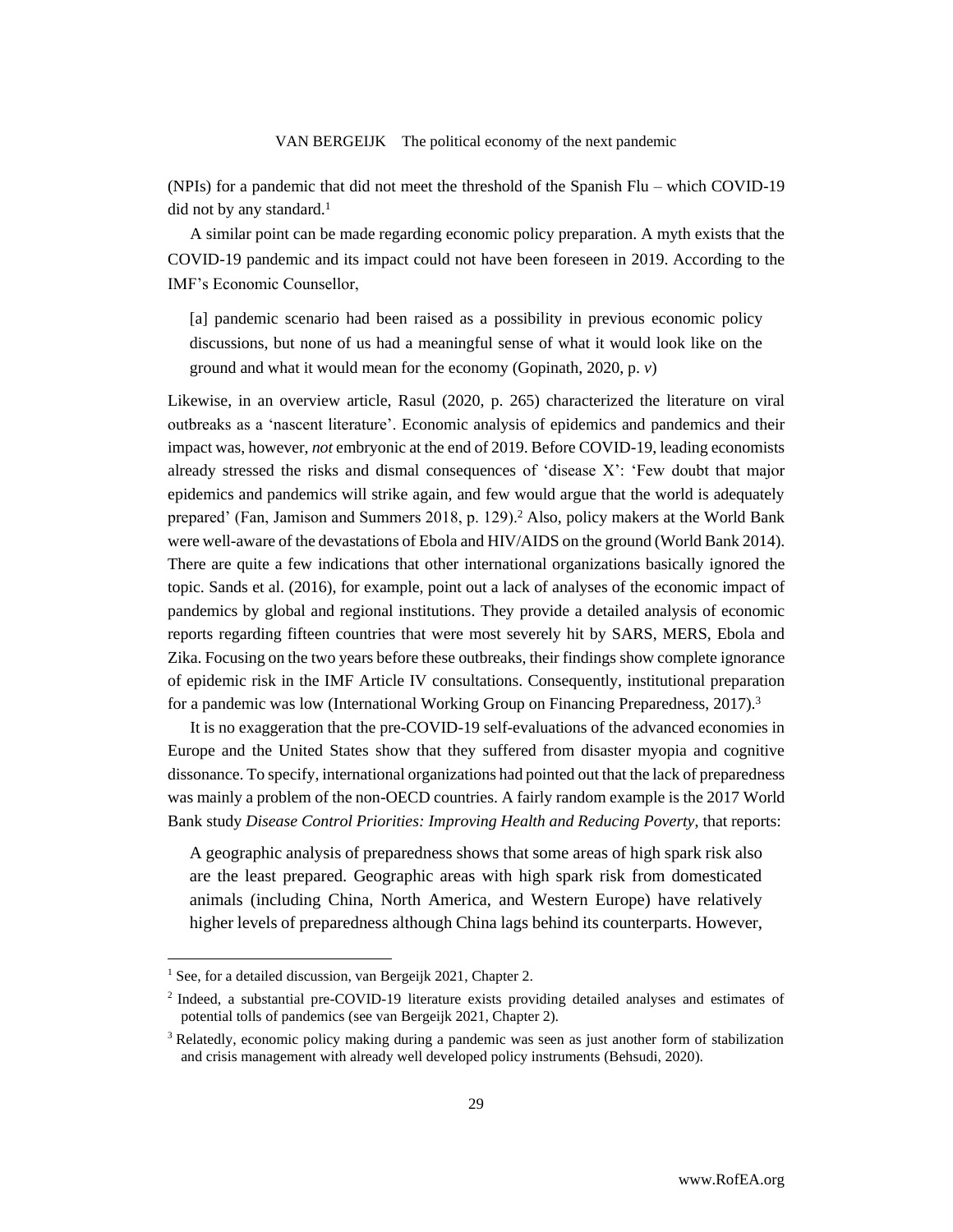geographic areas with high spark risk from wildlife species (including Central and West Africa) have some of the lowest preparedness scores globally, indicating a potentially dangerous overlap of spark risk and spread risk. (Madhav et al., 2017), pp. 320 – 321)

Even though the fallacy and peril of this perception were acknowledged, no action was undertaken (Commission on a Global Health Risk Framework for the Future 2016, International Working Group on Financing Preparedness, 2017, World Health Organization 2019). The inconvenient truth is that the world has been busy fighting COVID-19 since early 2020, but that no real steps have been set to significantly increase pandemic preparedness: the post-COVID-19 world is simply as ill-prepared as the pre-COVID-19 world. One of the most disturbing facts has been the lack of a truly global approach to the pandemic. To a large extent, this gap does not come as a surprise: health care policies by and large have remained in the national and state realm even if sovereignty in other government activity areas was transferred to higher federal or supranational levels (Saltman 2008). The reason is that health care is of direct impact for the franchise: voters care about their health a lot and therefore national and local politicians want to be in charge. What came as a surprise, however, is that competition between states/provinces for medical emergency supplies was fierce. For instance, in the US, the competition was not only observed between the individual states, but also between the federal government and the states (Polifact, 2020). The inconvenient truth is that health care during a pandemic is one of the few remaining fields where raw and unrestricted beggar-thyneighbor policies flare up.

Many valuable lessons have been learned thanks to COVID-19, some positive and some negative. On the positive side are the blossoming digital economy and its ease of working and connecting while sheltering at home. On the negative side we have learned the costs of lockdowns and the toll of the prioritization of COVID-19 over existing diseases. Since these societal costs are an increasing burden, future NPIs need to be designed more intelligently, helping countries to restructure and support the transition from a basically ignorant and domestically oriented society into a global pandemic-aware civilization.

So far pandemic policies have been by and large national, mono-viral, monodisciplinary and focused on the short term. This article aims at broadening that focus and time horizon. Section 2 argues that we can not necessarily rely on modern medicine to beat the next 'disease X', and that a major global investment project is required to reduce vulnerability to and impact of pandemics. Section 3 develops a political economy perspective on pandemics. Section 4 focuses on inequalities that to a large extent, determine pandemic vulnerability and discusses the relationship with SDGs and development cooperation. Section 5 addresses the related issues of rationing, triage, and scarcity of health care during a pandemic. This is a politically painful and morally difficult topic to confront, but a challenge that economists cannot avoid. Section 6 offers some concluding thoughts.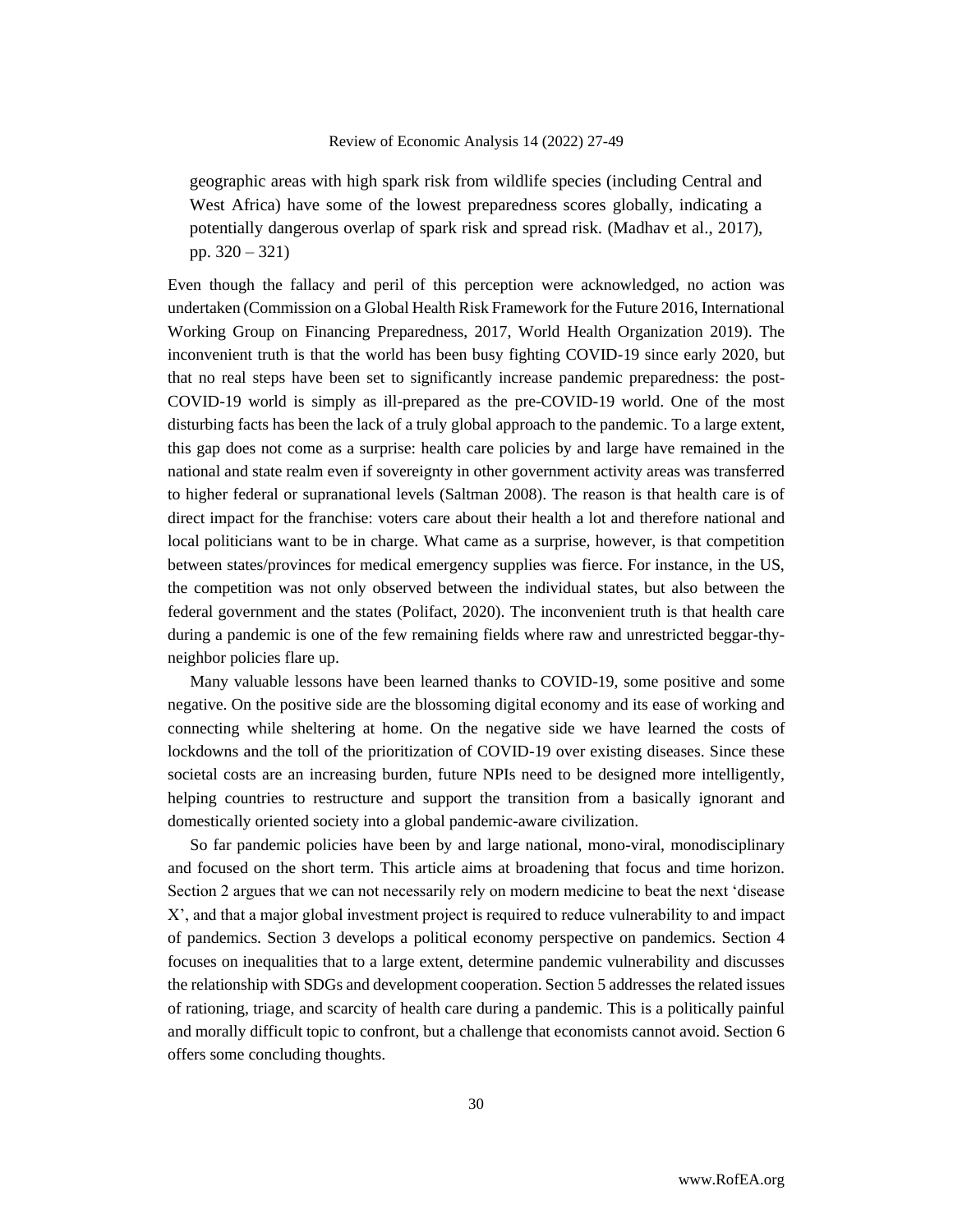#### **2 Modern medicine is not a panacea for the next pandemic**

We cannot simply rely with confidence on a medical cure for the next pandemic despite humanity's success in developing vaccines against COVID-19. Firstly, many of the medical interventions, new drugs and vaccines are not nearly as effective in the real world as commonly thought, because significant parts of the population prefer to rely on their immune system and neither want to use (insufficiently tested) drugs with potential long-term impacts, nor to adhere to social distancing and related NPIs. What we have learned is that behavior, trust and perceptions matter a lot (Seyd and Feifei 2021; Marugg and Schweinberger, 2021). Antivaxxing is widespread in many countries and neither NPIs nor vaccination (and vaccine passports) can solve the major problem of a pandemic – that is: the increasing risk of a breakdown of the health care sector (Gans 2021; Dasaratha 2021).

Second, the next pandemic could be a completely new 'disease X' for which no apparent medical solution is available. Comparing modern pandemic preparedness with the situation during the Spanish Flu in the 1910s, Morens and Fauci (2007, p. 1025) concluded a decade ago that 'Almost all "then-versus-now" comparisons are encouraging, in theory'. Their 'in theory', however, is not an innocent academic caveat: antiviral and antibiotic resistance, medical capacity constraints and the vulnerability of the just-in-time character of the medical supply chain are by now familiar problems. Indeed, we may not even be able to find a vaccine against the next virus attack (Lassa Fever is an example of such a disease with pandemic potential; see Salami et al., 2020). The omicron variant has demonstrated that a mutating virus can and will avoid vaccine defenses.

Third, we know that the key medical inputs (i.e., well-trained staff and access to high quality facilities) cannot be stock piled. During a pandemic these inputs will always be in short supply and due to the exponential character of an outbreak, higher levels of medical machines and personal can only buy very limited time.

Fourth, COVID-19 has revealed the 'paradox of medical and social achievement': the impressive worldwide life expectancy increase has amplified pandemic vulnerability. Figure 2 illustrates this paradox. Countries with comparatively young populations are associated with lower COVID-19 deaths per million population. Countries with comparatively older populations could achieve relatively low death rates, for example, if they follow an elimination strategy with very strict lock downs and border procedures, but typically the impact of uncontrolled outbreaks are higher for these countries.

Figure 3 further delves into this paradox by providing a counterfactual for the Spanish Flu and COVID-19 based on mortality rates by age cohort (historic data and forecasts for the world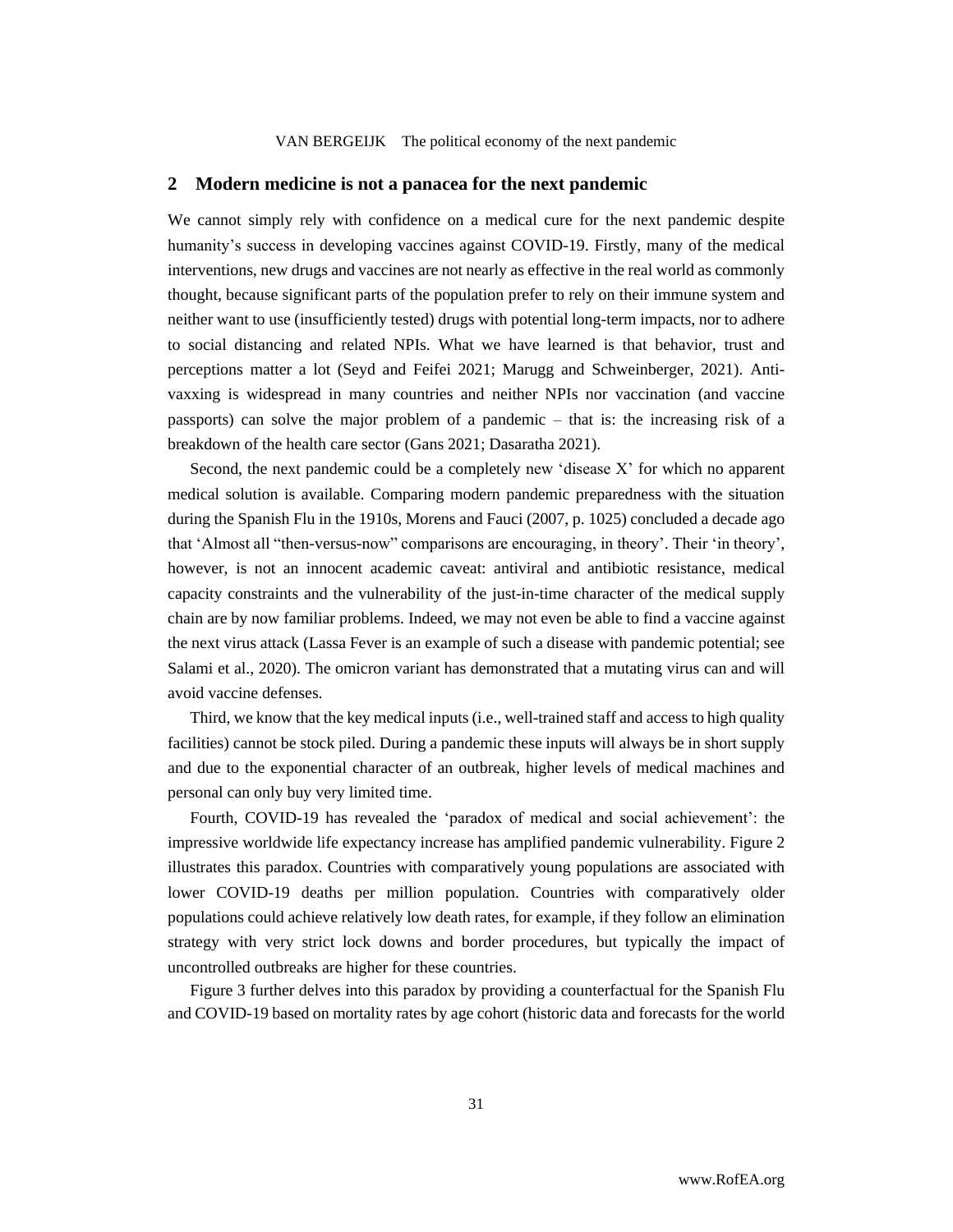

Figure 2: Covid deaths and median age



Note: for readability of the graph Peru has been excluded.

Source: Calculations based on Ritchie et al. 2022 (Cut-off date December 6, 2021, date accessed January 5, 2022)



Figure 3: Hypothetical death rate of Spanish Flu and COVID-19

Source: Van Bergeijk 2021; Calculations based on UN DESA (2019) and mortality patterns by age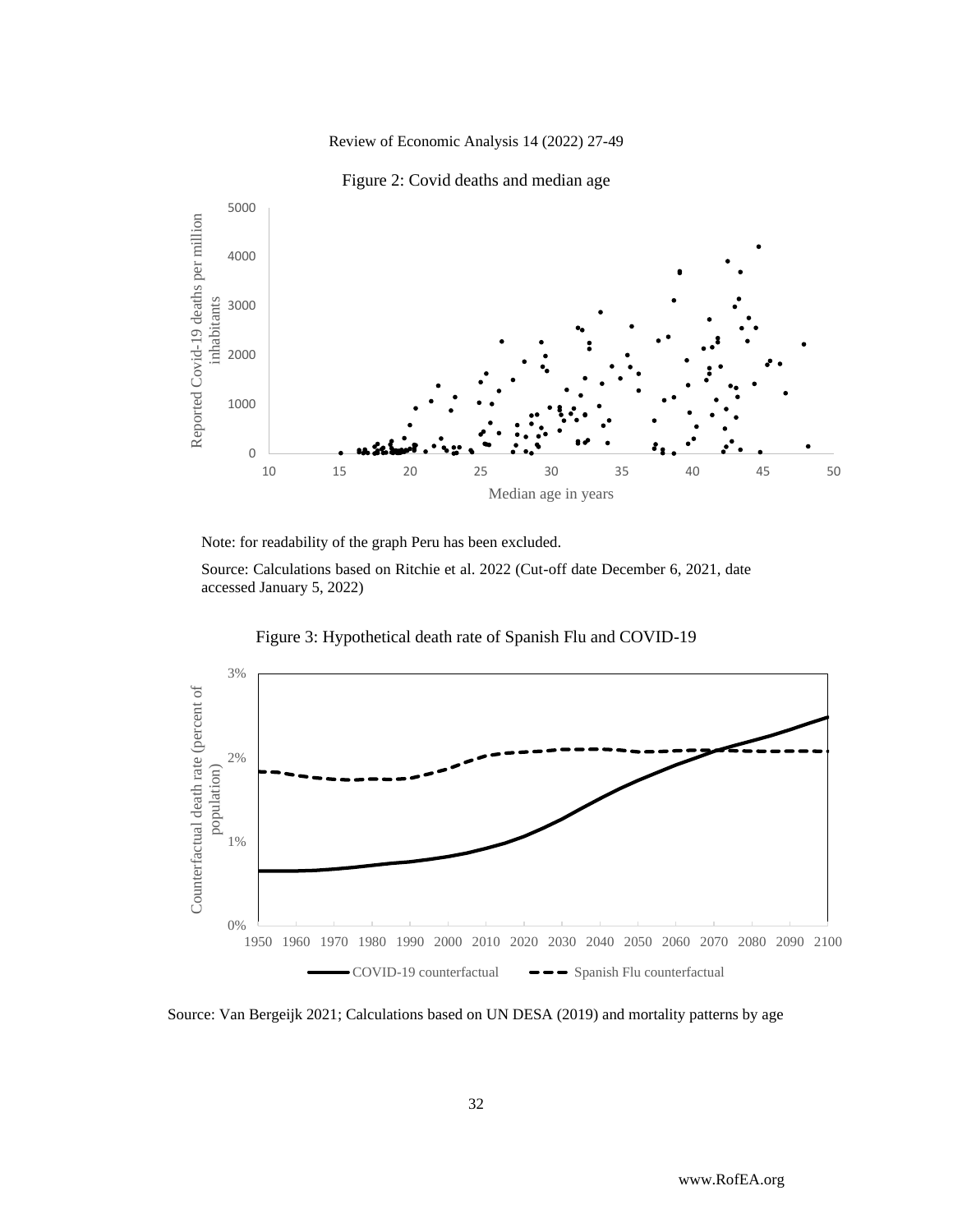population).<sup>4</sup> In the 1950s, COVID-19 would have hit a younger world population, and like the 1957–1958 Asian flu pandemic, it would have been serious, but from a longer time perspective, relatively mild as the comparison with the Spanish Flu counterfactual shows. By 2070, however, the world's population – thanks to further medical and economic progress – will have aged so much that the same coronavirus ('COVID-69') would 'beat' the Spanish Flu.

These paradoxes have wider implications. Over the past decades, medical performance has been so good that the world did not prepare for a medical breakdown, especially in many advanced economies. Here, both the general public and policy makers had difficulty imagining a life-threatening situation that modern medicine could not handle. These paradoxes probably drove the policy response to the pandemic, that ultimately was the true Black Swan of the pandemic: for the first time in history, closing entire economies was used as a medical tool applied at more or less the same time and worldwide.





Note \* In order to improve readability the figure excludes Peru, Bulgaria, Bosnia and Herzegovina, Hungary, Czechia and Georgia which all had a death rate exceeding 3000 per million inhabitants

Source: Calculations based on Ritchie et al. 2022 (Cut-off date December 6, 2021, date accessed January 5, 2022)

<sup>4</sup> Figure 3 is not a prediction of the final outcome of COVID-19 but simply applies estimates of mortality as approximated in the first phase of the pandemic to the world population at large.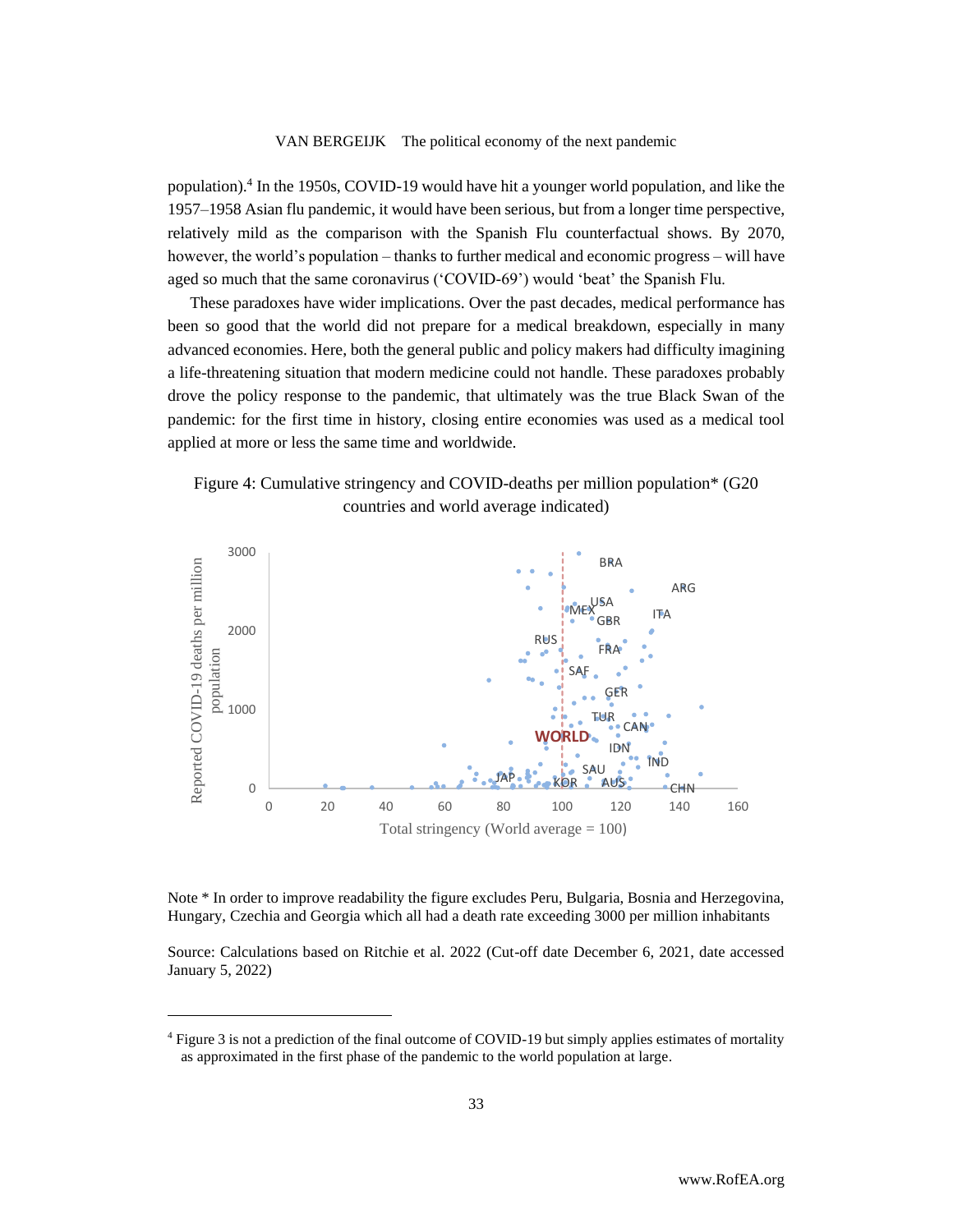This brings us to the fifth reason why we cannot exclusively rely on medical solutions for the next pandemic: a pandemic is not so much a purely medical problem, but rather an epidemiological-economic crisis (Shami and Lazebnik, 2021). COVID-19 laid bare the limits to the use of NPIs. In many western democratic market economies public health measures have been imposed lukewarmly, seeking, so to say, a balance in the pandemic trilemma that tradesoff healthcare, freedom and the economy (Diagram 1).

Diagram 1: The pandemic trilemma



Note: The trilemma is that countries cannot achieve full respect of individual liberties, complete economic freedom and universal access to health care at the same time during a pandemic. It is possible to choose two out of three but impossible to have all three at the same time.

Figure 4 presents data on cumulative stringency, that is: the summation of the daily scores of the Oxford COVID-19 Government Response Tracker (Hale et al. 2021) since the start of the pandemic. Cumulative stringency offers an indication of the quantity of restrictions over the pandemic. This snapshot makes four points. First, China (at the bottom right) stands out as one of the countries with the most stringent measures and a low death rate. Second, the worst performing G7 countries over time have taken almost as much liberty away from their population as China did in comparatively short bursts of extremely high stringency, but they have a much higher death rate. Third, the outcomes on the European continent vary widely suggesting that country specific characteristics (including culture, institutions and policies) matter. Fourth, a comparison between Asia and Europe likewise underscores the importance of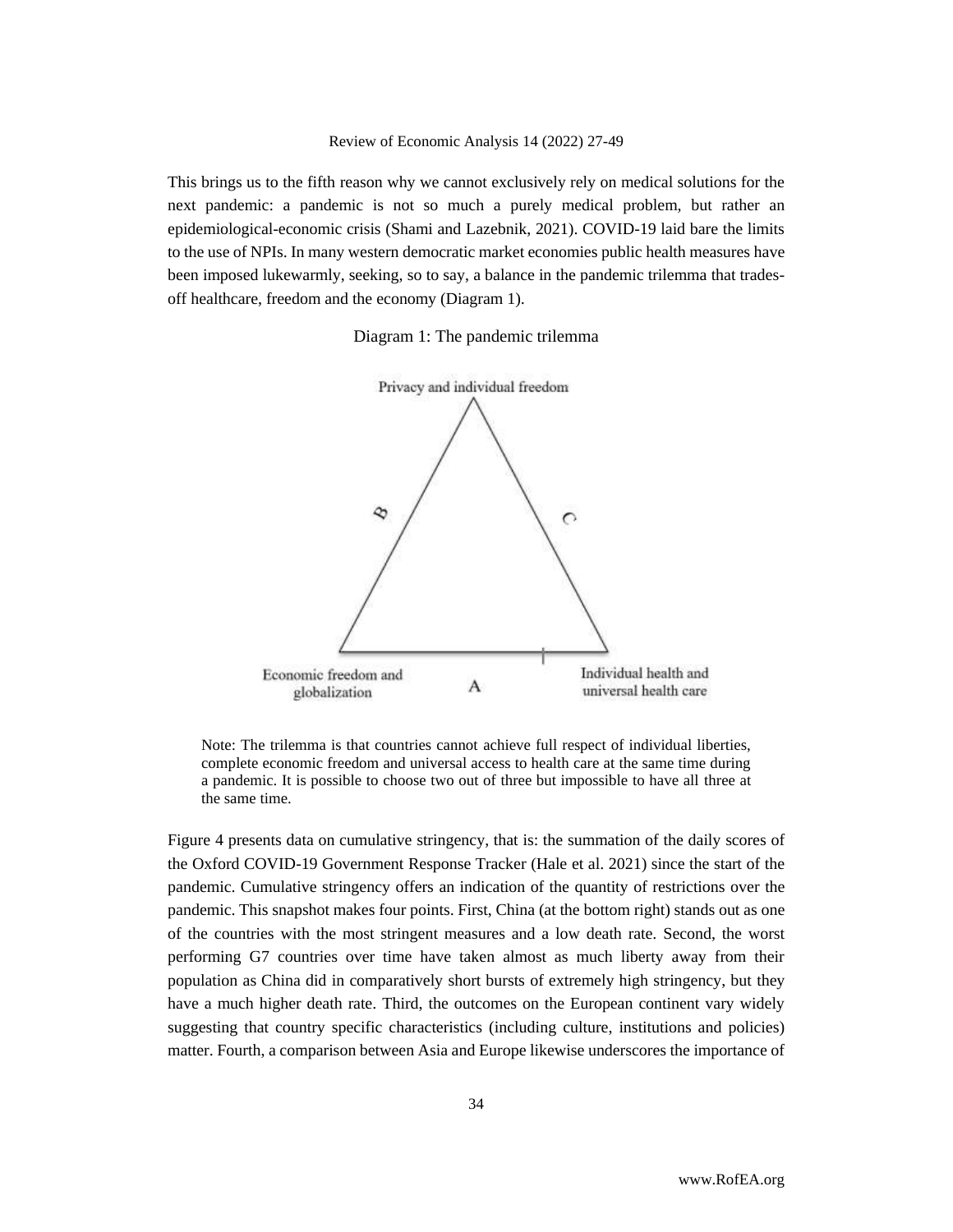the organization of society (see also Wyplosz, 2020 and Farzanegan, 2021).<sup>5</sup> NPIs appear to be less fit for Western democracies that value the individual more than the collective.

Because of the obvious limits to medical solutions, we need to prepare and find ways to structurally mitigate the impact of a contagious disease on the move. Humanity needs to work hard on 'pandemic management' just as disaster management has been developed. Our main efforts need to develop more intelligent 'non-pharmaceutical interventions' – more intelligent than the short-term measures that we have used in 2020 and 2021.

### **3 A political economy perspective**

COVID-19 is not the worst medical problem of our generation (AIDS, for example, caused 26- 46 million deaths and yearly HIV infections are still to the tune of 1-2 million) and neither is the current recession the worst economic disaster since the Second World War. The narrative that the COVID-19 pandemic created the worst disaster of our lifetime has been voiced by a great many economists. Equally common is the idea that our current economic woes are an economic disaster that only has found its equal in wars and the great depression. Clearly the observation for the year 2020 that more than 95% of the world's countries/areas experienced negative economic growth is without historic precedent, but Figure 5 reveals that for many individual countries the size of the economic impact of COVID-19 is less exceptional that often argued

The bars in Figure 5 report the number of years in the period 1901-2019 that had a contraction in excess of the covid crunch in the year 2020. The grey bars report the number of years during wartime (black bars are peace time contractions). The dots for ease of reference provide the growth rate in 2020. Only for Panama, Ecuador, and Colombia the Covid contraction has been the largest on record since 1901. Figure 5 therefore illustrates that large economic contractions are much more frequent than often assumed in analyses of the COVID-19 crash. By implication economic resilience after severe external shocks is much larger than often acknowledged.

Figure 6 puts the issue of resilience during the pandemic further into context, shifting the focus from individual country experiences to the global level. The graph reports data for world merchandise trade (top panel) and world industrial production (bottom panel), comparing the Great Recession and the COVID-19 collapse. The key data source for the assessment is the *CPB World Trade Monitor*, which aggregates worldwide monthly data on merchandise trade

 $5$  A deeper investigation of different societal settings – from a Darwinian Society via a Big Brother Society to an Autarkic Autocracy – shows that bad institutions and behaviour can make us extra vulnerable, but also it illustrates that pandemic-resistant societal organization can delay the spread of a disease (van Bergeijk 2021, Chapter 6).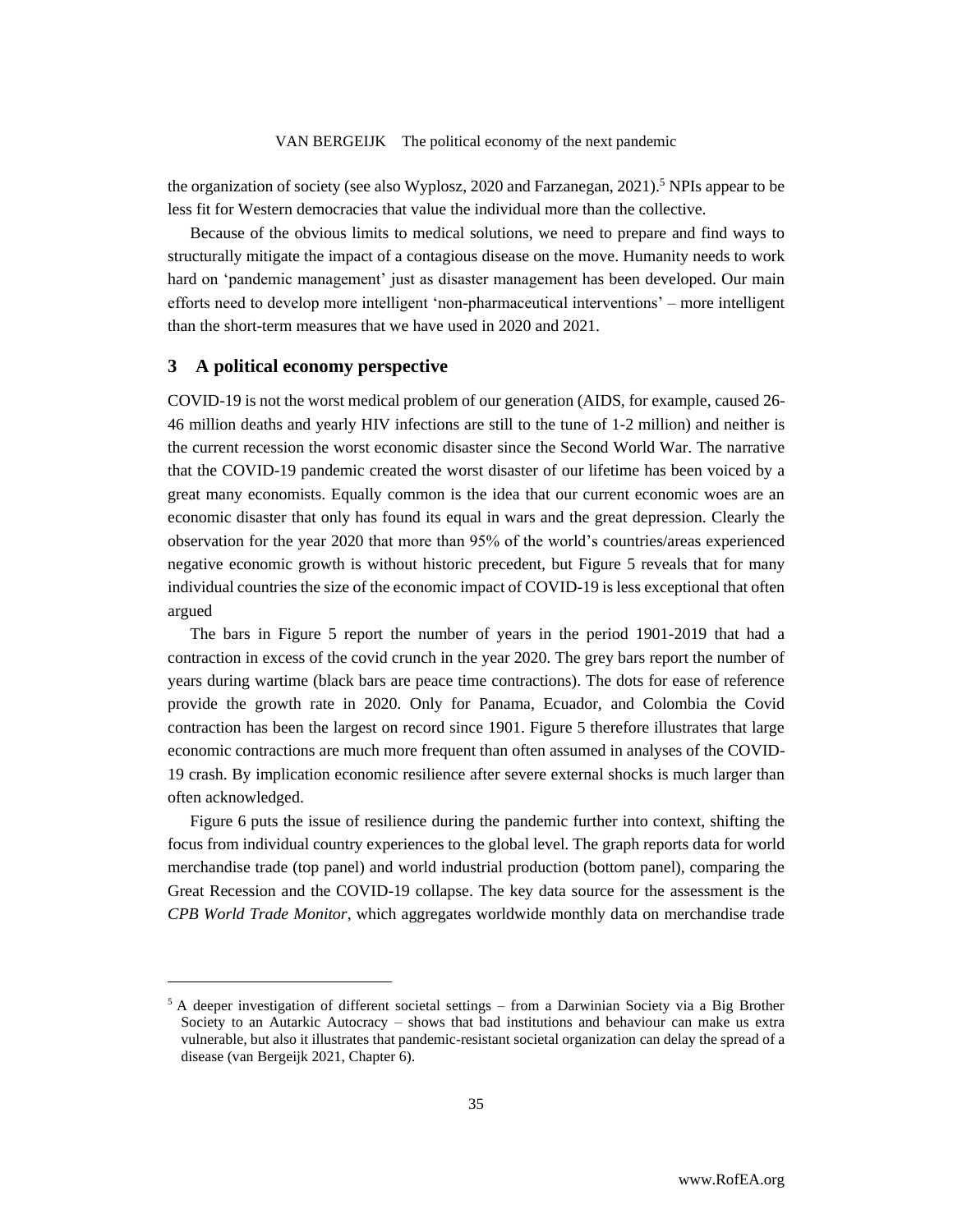



Figure 5: Number of years where per capita GDP decreased more during 1901-2019 than in 2020

Source: Updated from Stoffer and van Bergeijk (2021) using Bolt and van Zanden (2020) and IMF (2021)

and industrial production for a sample of 81 countries that together account for 99% of world trade (Ebregt 2020). The black line represents the COVID-19 data; the dotted line shows the experience during the Great Recession.

Both crises are characterized by significant drops in economic activity in the first half year, but recovery during the pandemic is much faster, both for world merchandise trade and for world industrial production, than during the Great Recession. <sup>6</sup> Similar resistance can be observed with respect to capital flows such as remittances and Official Development Assistance (World Bank 2021) and to a somewhat lesser extent for Foreign Direct Investment (UNCTAD 2021).

<sup>6</sup> See for a comparison with the Great Depression of the 1930s Afesorgbor et al. 2022.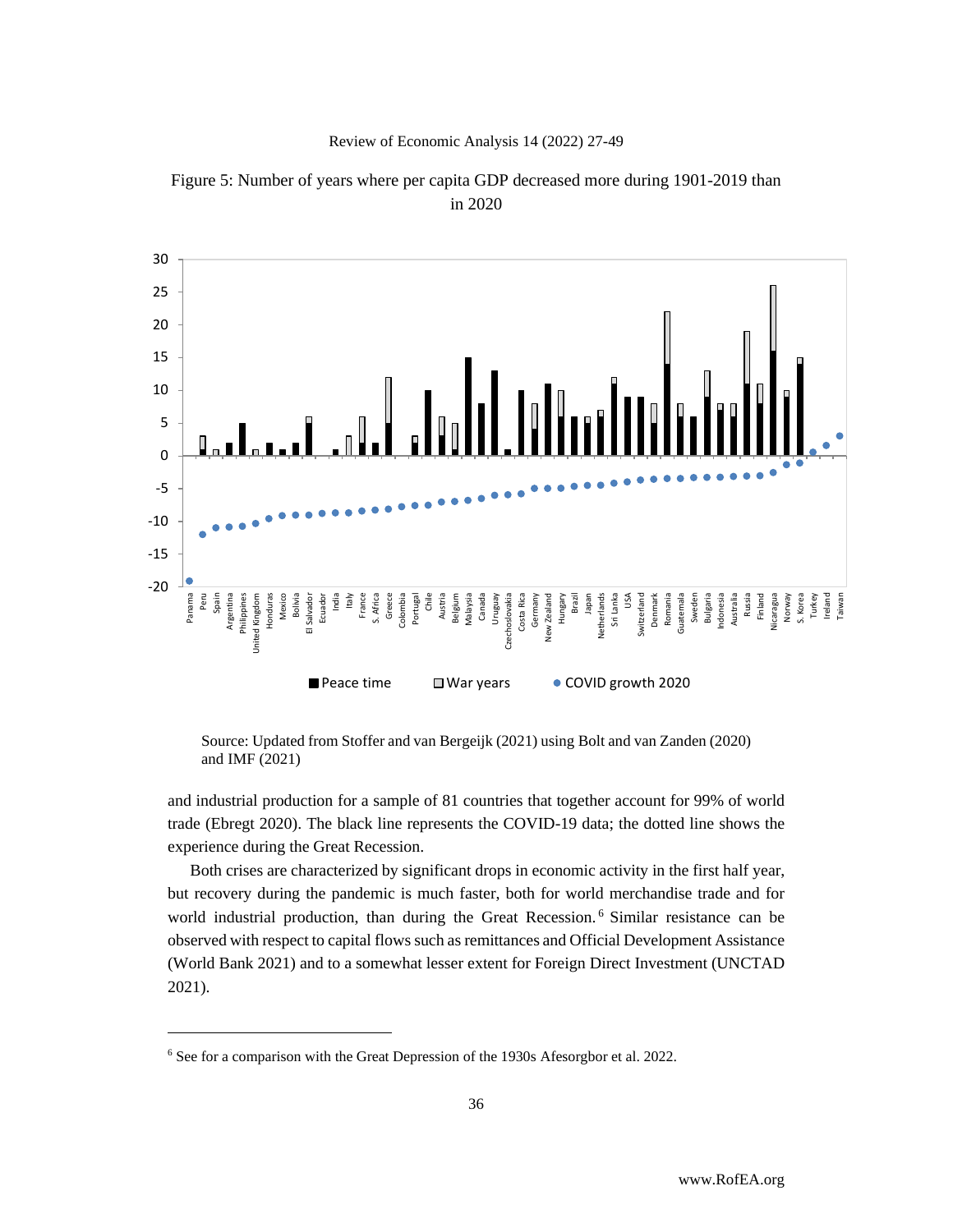## Figure 6: World trade and world industrial production during the Great Recession and the COVID-19 collapse (index numbers; start of crisis=100)



Figure 6a World merchandise trade





Source: Calculations based on CPB World trade monitor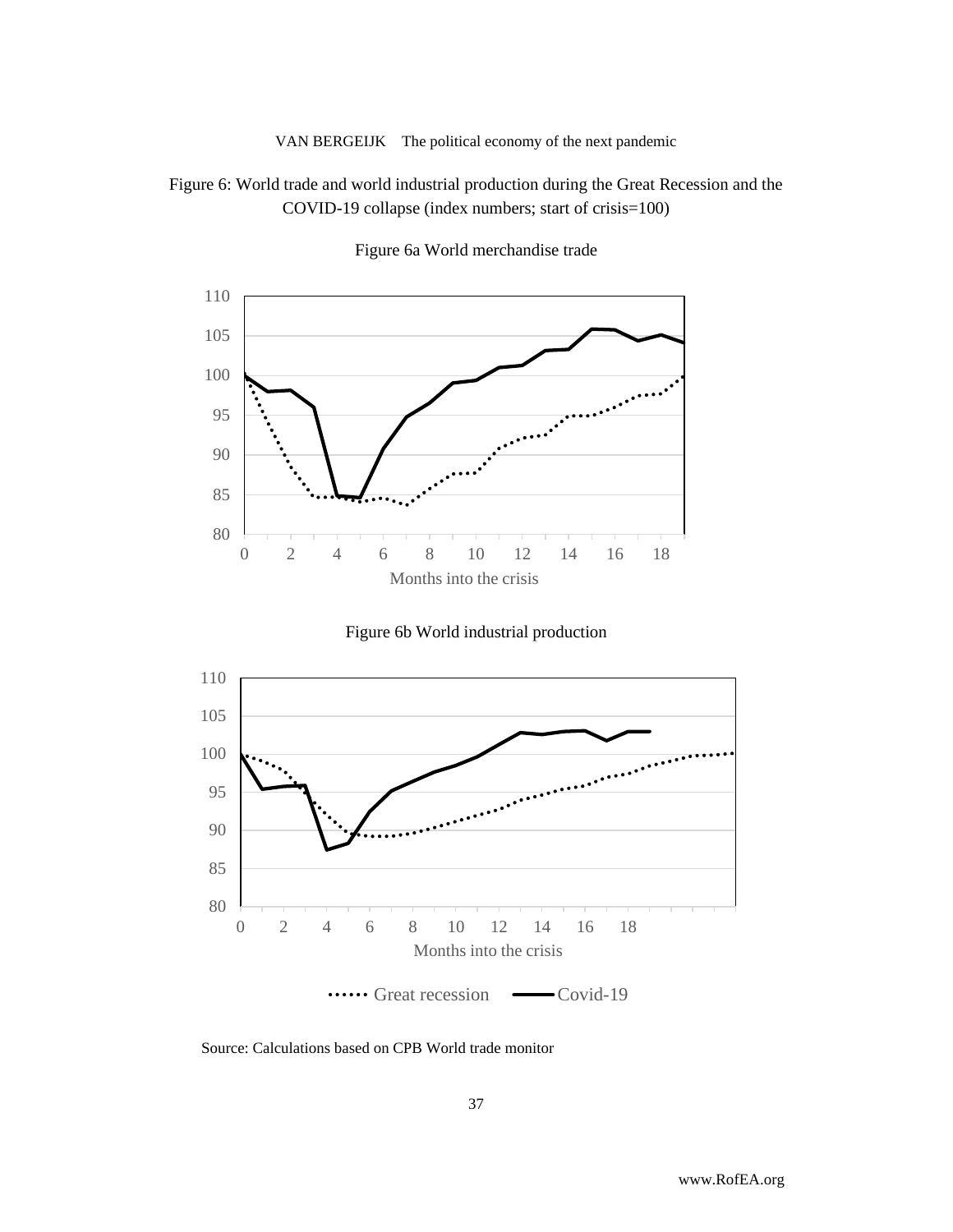In view of this apparent resilience of the world economy, the problem thus is not so much whether the world can survive a pandemic outbreak; the issue is rather if recovery is quickly enough so that the challenges of the next pandemic can be met with confidence. A pandemic is a ruin problem: a high impact event with a high probability of surviving a single event but a low probability of surviving repeated exposures (Norman, Bar-Yam, Taleb 2020).

A clear example of the ruin character of pandemics can be found in public finance (see also Alm et al. 2021 and Shami and Lazebnik 2021). Figure 7 takes a long-term perspective and starts after the Second World War. Reliable estimates for Gross Planetary Product are not available for that point of time and therefore the graph starts by showing the debt level for the G7 countries until around 1980. In the 1950s, 1960s and early 1970s the debt-to-GDP ratio decreases thanks especially to the strong growth record of the Golden Age of Capitalism, but the Oil Crisis of 1973 and the ensuing period of stagflation forced a turning point on that trend. The upward trend is illustrated for the advanced economies and – starting in the year 2000 – is confirmed at the world level. The outbreak of the Corona crisis is associated with a large increase in the debt-to-GDP ratio both via the nominator (higher deficits) and the denominator (slower growth). The recovery of economic growth in 2021 does not bite into the debt to GDP ratio.





Sources: IMF 2018, data underlying Figure 1.13 and IMF 2021, Table 1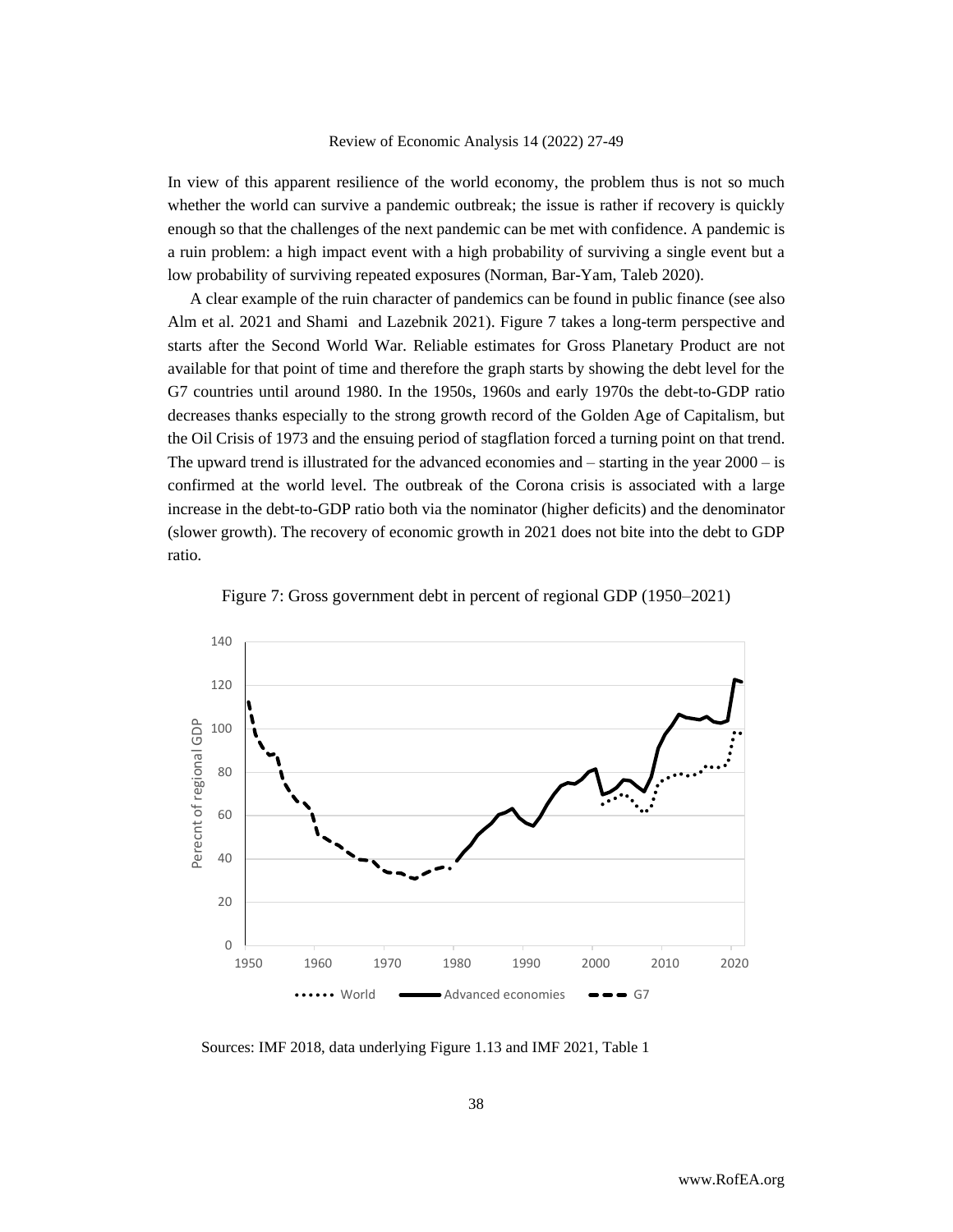For the advanced economies, Figure 7 clarifies that this country group experiencesindebtedness in excess of the high debt-to-GDP ratio reached at the start of the 1950s because of the war efforts and the massive destruction during the Second World War. This is a worrisome level, also because current projections do not foresee a return to pre-COVID-19 levels. Clearly then the room for maneuver (that from a historic perspective was limited to start with) has reduced further due to 'pandonomics'. One of the unavoidable consequences is that we need to increase the policy space again. Debt-to-GDP ratios need to be steered down to reasonable and sustainable limits. If not, an economic policy response to the next pandemic will be impossible.

In the short term the cost efficiency of NPIs needs more attention. The spread of the NPIs and the economic support measures to address the economic fallout of the NPIs is remarkable. Baldwin and Weber di Mauro (2020a,b) already foresaw that COVID-19 would be as contagious economically as it is medically. This 'natural policy experiment' shook the world with a multifaceted cluster of health policies as well as fiscal and monetary policies. The heterogeneity of the impact of the pandemic on life and livelihoods as well as the diversity of strategies and policies provide a unique data rich environment that will allow detailed answers on what measures work and what policies are better to avoid.<sup>7</sup> From a purely medical perspective the impact of NPIs on infections is the key target. From a purely economic point of view the impact of NPIs on the economy is key. From a sensible policy perspective considered measures need to be evaluated on the basis of both medical impact and economic impact. Which lockdown measures offer the best balance between the benefits (decrease of virus transmission) and the costs (GDP contraction)?

Figure 8 provides some insight into this for a number of lockdown measures, based on a recent regression analysis for the OECD countries and the pandemic period up to and including May 2021. School closure appears to be the most cost-effective (the ratio between benefits and costs is shown by the dotted line), limiting the group size to less than ten persons (dashed line) the least; this is also the most expensive measure. These findings are supported for other infectious diseases and methods. (Adda, 2016; Inglesby 2006). Of the five measures studied, the closure of all economic activities (with the exception of the essential sectors) results in the strongest reduction in the reproduction number  $R$ .<sup>8</sup> The economic costs are obviously correspondingly high, but the measure is more cost-efficient than other measures that reduce *R* to a lesser extent and at higher marginal costs.

<sup>7</sup> Economic science responded quickly to COVID-19, much quicker than during the Spanish Flu (Boianovsky and Erreygers. 2021). While this is encouraging it is, however, also important to take time as our statistical apparatus, especially the National Accounts, requires processing time. Indeed, revisions of early 'flash' estimates of economic activity will bring better coverage and understanding of the sectors and activities that expanded during lockdowns. On top of this standard seasonal adjustment breaks down during a pandemic (Abeln and Jacobs 2021).

<sup>&</sup>lt;sup>8</sup> The basic reproduction number a.k.a.  $R_0$  or '*R* naught' is the number of new infections that an infected person will generate: new cases per case.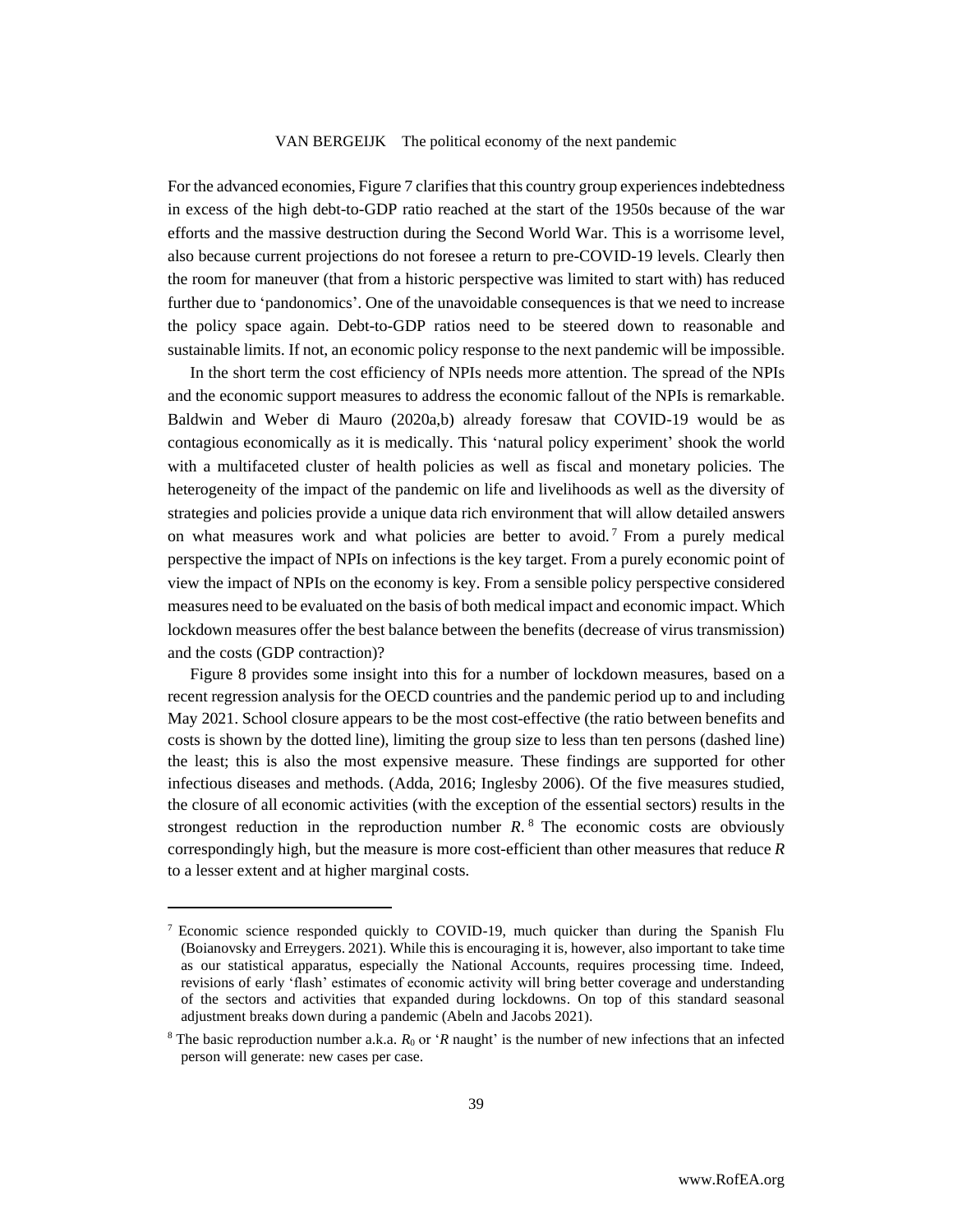

Figure 8: Reduction of reproduction number R and GDP growth due to NPIs in the **OECD** 

Source: Calculations based on Turner et al. 2021

In the same vein, an evaluation would seem to be possible regarding an elimination strategy versus a mitigation/suppression strategy or for short (presumably stricter) lockdowns versus protracted (presumably more relaxed) lockdowns. As to the former, König and Winkler (2021) find for a panel of 44 countries in 2020 that an elimination strategy comparatively speaking does not hurt the economy more than a suppression strategy while the health outcomes are better (a similar pattern is suggested by Figure 4 above), suggesting that the elimination strategy is more cost effective. As to the latter, cost benefit analyses typically find that short term lockdowns can have a net benefit but that longer lockdowns would imply unrealistic valuations of life (Rowthorn and Maciejowski, 2020; Allen 2021), basically because a life can only be saved once while the costs of lockdown continue. The contribution of societal cost-benefit analyses is clear. Resources are limited, and forward-looking analysis is, therefore, vital for decision making. One of the important COVID-19 lessons is that the costs of the short-term measures are becoming increasingly aggravated by unacceptable rationing of non-COVID-19 care. Moreover, the societal limits to lockdowns that require perseverance and discipline are also becoming increasingly clear, especially in Western democratic market economies. Lockdowns have worked during the first wave of the COVID-19 pandemic, but to maintain such a regime for more than a few months appears to be increasingly doubtful, if at all possible.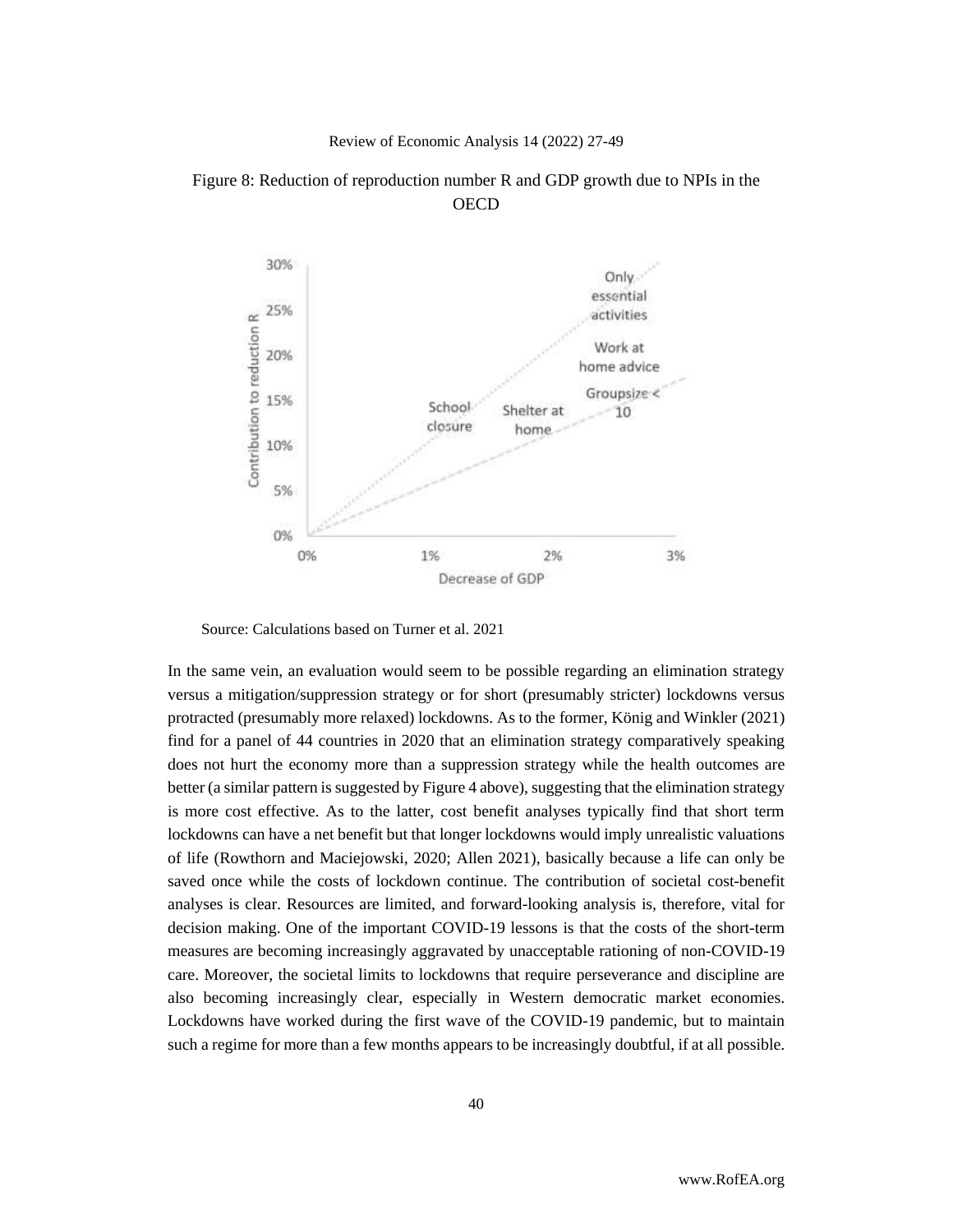Likewise, frequent re-vaccination strategies do not appear to be sustainable. Therefore, a long run strategy aimed at increasing societal resilience is necessary.

#### **4 Elements of a long-term strategy for pandemics**

Mitigation and adaption need to be top priorities. The trade-offs between COVID and non-COVID suffering along many dimensions are an important topic for economists because a pandemic is, in the end, all about scarcity. Significant investments will be necessary to enhance resilience. City-planning, public transportation, workplace design, social safety nets, and education will need to be rethought. An intelligent strategy should enable a major transformation, and – as an important side benefit – the public and private investments could offer an alternative to monetary expansion and fiscal indulgence that could help the economic patient recover *and* prepare for the next pandemic.

Preparation for the next pandemic needs to take place at five relevant levels: individual (households and firms), local, national, international, and global. It is important to realize that the strength of the defense against the next pandemic will be determined by the weakest link, and it cannot be stressed enough that all five levels of defense need to be active. Basic hygiene, masks, social distancing, and awareness provide the first line of defense at the individual level, but pandemics also require rethinking of city design and the proper roles of nations, as well as regional and global cooperation. Global pandemic management will simply not be effective if individuals are not prepared. Admittedly, individuals and firms can prepare for the next pandemic, but without global collective action their preparations will be less effective. International policy coordination and external and cross-border effects are key issues. The nation state is not always the optimal health care area and certainly not during pandemics. The EU provides a clear example of highly integrated markets with free movement of people, but national health policies in Europe that remain unsynchronized and induce flows of people to those locations where lockdown measures are less strict.

One of the basic economics lessons is that we need global public goods for a wellfunctioning world economy (van Bergeijk 2014). The best way forward is not so much to expand the WHO mandate but rather to use existing economic policy structures to manage the economics of delivery of these global public goods (e.g., country surveillance by IMF, OECD, World Bank, peer-review and best practices exchange). The lesson highlighting that strengthening global governance is an elementary step in pro-active pandemic preparedness, is certainly not new – it has been already drawn with respect to Ebola, AIDS/HIV, and SARS. However, our response to COVID-19 has shown again that we do need to take that lesson serious.

Perhaps the most important lesson from the COVID-19 pandemic is that inequalities are the Achilles heel of the society that is being hit by an epidemic. This is true for the full range of societal organization: the spread of disease can be delayed but in our highly globalized world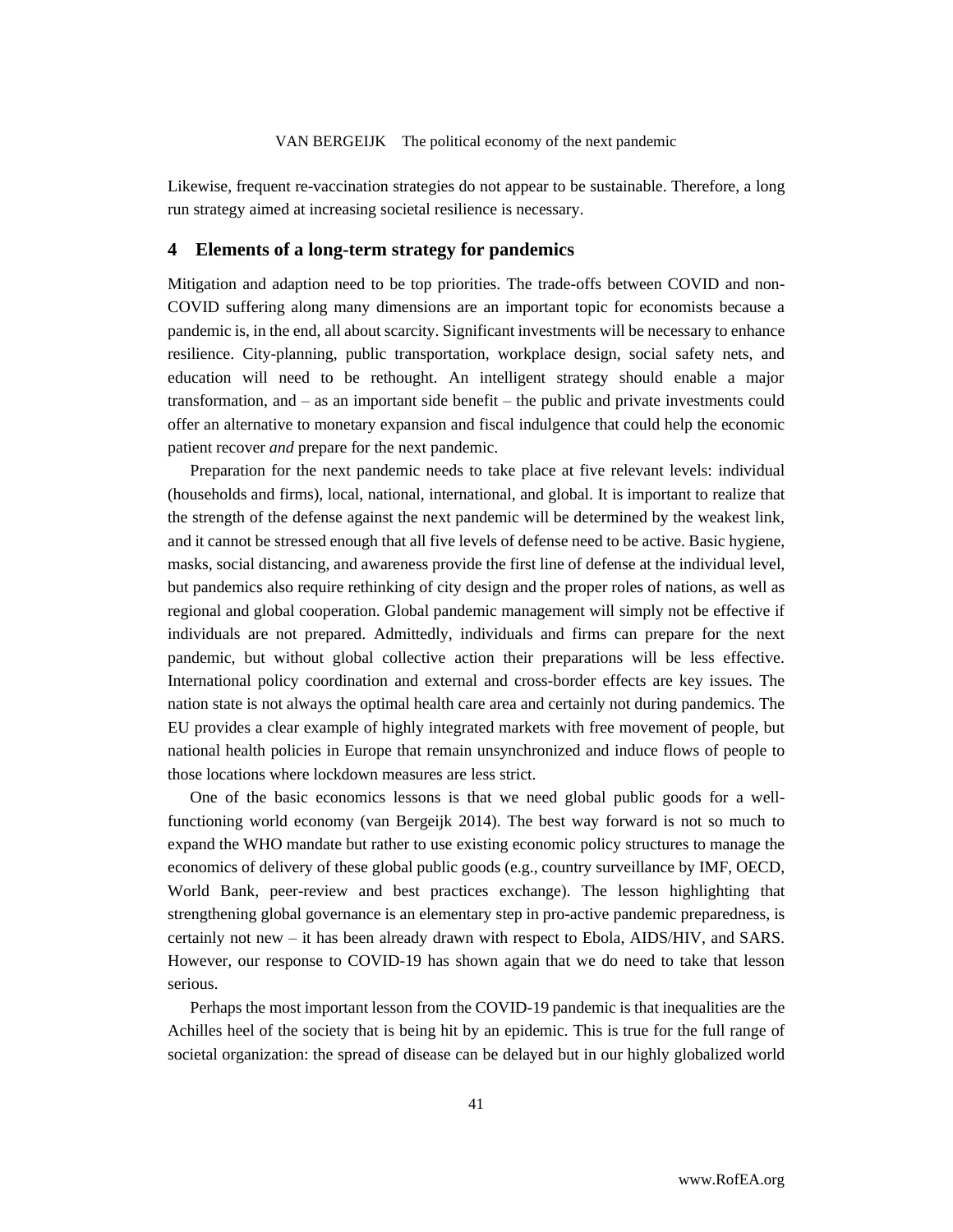cannot be stopped. We thus need to prepare for the next pandemic. The advent of a new 'disease X' is a certainty; only its timing is uncertain. The fact that COVID-19 is a pandemic amplifies our current problems, but even for new contagious diseases that do not reach all continents, inequalities are the breeding ground for disease spreading and consequent suffering. Reducing epidemic vulnerabilities requires to reduce these inequalities. But fighting the next pandemic implies that we should not limit our attention to inequalities at home, because the inequalities around the world – within and between countries – provide the hot spots and the disease pools from which new variants, viruses, and other contagious diseases emerge. The implication is that reducing inequalities in other countries and continents becomes a business proposition: an investment project with a high rate of return.

Clean water and handwashing facilities *in developing countries* are an example of a cheap, significant and necessary precaution *for the advanced economies*. SDG 6 'Ensure access to clean water and sanitation for all' is an excellent business proposal that reduces pandemic vulnerability. Investing in clean water and sanitation is a very cost-effective tool to alleviate global pandemic vulnerability. Moreover, understanding that poverty is a breeding ground for pandemics implies that income inequality between and within countries is much more important than the Sustainable Development Goals (SDGs) seem to acknowledge (van Bergeijk and van der Hoeven, 2017)).

The scale of preparations cannot be international (i.e., involving many countries) but needs to be global (i.e., involving *all* countries). This had, of course, to some extent already been recognized before the Corona crisis by the move from 'international health' to 'global health'. Pandemics, however, have not yet received the explicit attention they need in the SDGs. The SDGs (and in particular, the SDG 3 'Ensure healthy lives and promote wellbeing for all at all ages') do not mention prevention of pandemics *per se*. Health target 3.3 'By 2030, end the epidemics of AIDS, tuberculosis, malaria and neglected tropical diseases and combat hepatitis, water-borne diseases and other communicable diseases' could be easily adjusted. Target 3.d 'Strengthen the capacity of all countries, in particular developing countries, for early warning, risk reduction and management of national and global health risks' looks satisfactory at first sight, but it misses the point that the 'in particular' is equally relevant for the advanced countries. In other words, the SDGs are targets for every country independent of its level of development. This might be the most important lesson for the Global North: the advanced economies are not invulnerable, and they were ill-prepared. The Global North needs to take inequalities seriously in order to survive. Fighting inequalities globally and domestically is one of the best business propositions that we have for the Global North. It is also a highly profitable proposition.

Pandemic preparedness must cover prevention, detention, delay and mitigation. A major global investment project is necessary to enhance humanity's resilience, and economic analysis of the societal costs and benefits is key to its success. The costs of COVID-19 and the associated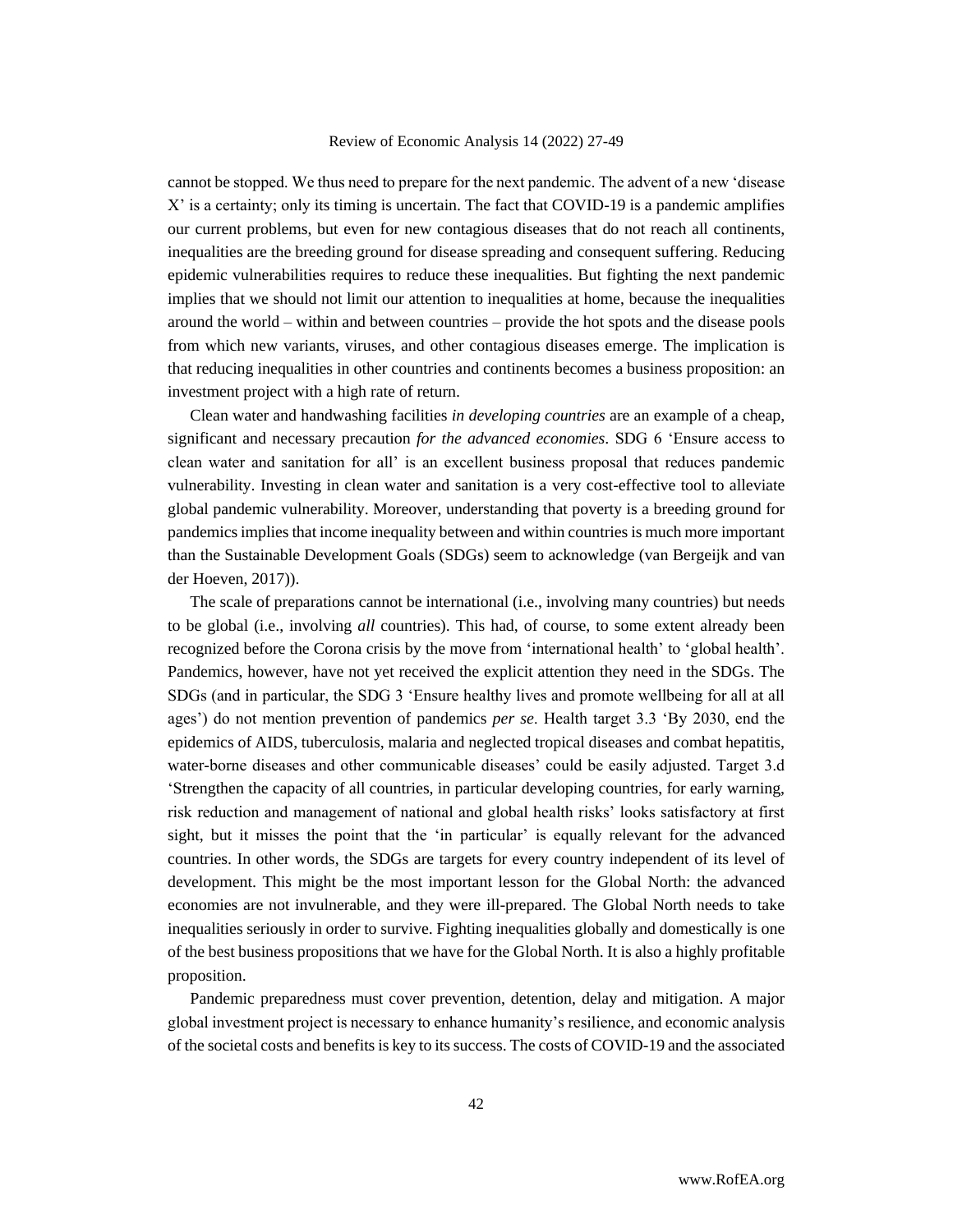health care and economic policies have been enormous. Economic damage alone (so without considering the costs of sickness and loss of life) can be gleaned from the difference between the *ex ante* predictions of global economic growth for the year 2020 and the *ex post* realization in the flagship publications of the international financial and economic institutions. Comparing the *ex ante* forecast for 2020 made at the end of 2019 and the actual numbers *ex post* for 2020 that are now being reported, the drop in global production has been to the tune of 5.9% (OECD) to 6,6% (IMF) of Gross Planet Product (about the combined size of the economies of Germany and France) and a recent, yet unofficial, estimate (Agarwal and Gopinath 2021) suggests an even 50% higher burden. Even without the consideration of human suffering (estimated at 40 trillion per century, see Jamison et al. 2018), a conservative estimate of the welfare reduction of pandemics, which *are* diseases of inequality, in a century would amount to  $\epsilon$ 100 trillion. To put this number further into perspective, it is useful to note that UNCTAD (2014) calculated that achieving all the SDGs by 2030 will require an annual investment of 2.5% of world production (to which the private sector is expected to contribute 1.8%, leaving a financing gap of 0. 7%). Given the cost of COVID-19, increasing development assistance from the current actual 0.3% to the target of 0.7% of the national income of rich countries is both a first step and an attractive investment. And we do not need to rely on traditional modes of financing; liquidity is not an issue (Committee for Development Policy, 2020; Van der Hoeven and Vos, 2022). The contribution of achieving the SDGs to reducing the frequency and impact of pandemics is clear and these benefits exceed the costs by far. Economics alone cannot solve the pandemic problem, of course. We really need to marry medicine and economics. That requires, perhaps, the biggest investment: a mental investment to understand in a truly multidisciplinary way that pandemics are essentially about behavior and choices that need to be made on a rational basis despite the emotions related to the outbreak of a new disease.

### **5 Wicked problems: rationing, triage and scarcity**

Policy making during a pandemic has been described as a wicked problem, not only because of the incomplete, contradictory, and constantly changing and difficult to recognize requirements but also because of the ethical and political trade-offs (Miller and Parent, 2012). Ultimately pandemics are all about scarcity. The problem is that everybody gets ill at the same time and needs access to health care. This makes health care workers and facilities extra vulnerable, and it threatens a breakdown of the health care system that would further reduce health care provision and increase scarcity. Universal health care access is impossible during pandemics as we learned from the comparatively mild case of COVID-19 when access for non-COVID related diseases was scaled down in many countries to unprecedented levels. Access at times became severely impossible for non-COVID patients and the health consequences of this restriction will only become clear in the longer term. It may be necessary to rethink health care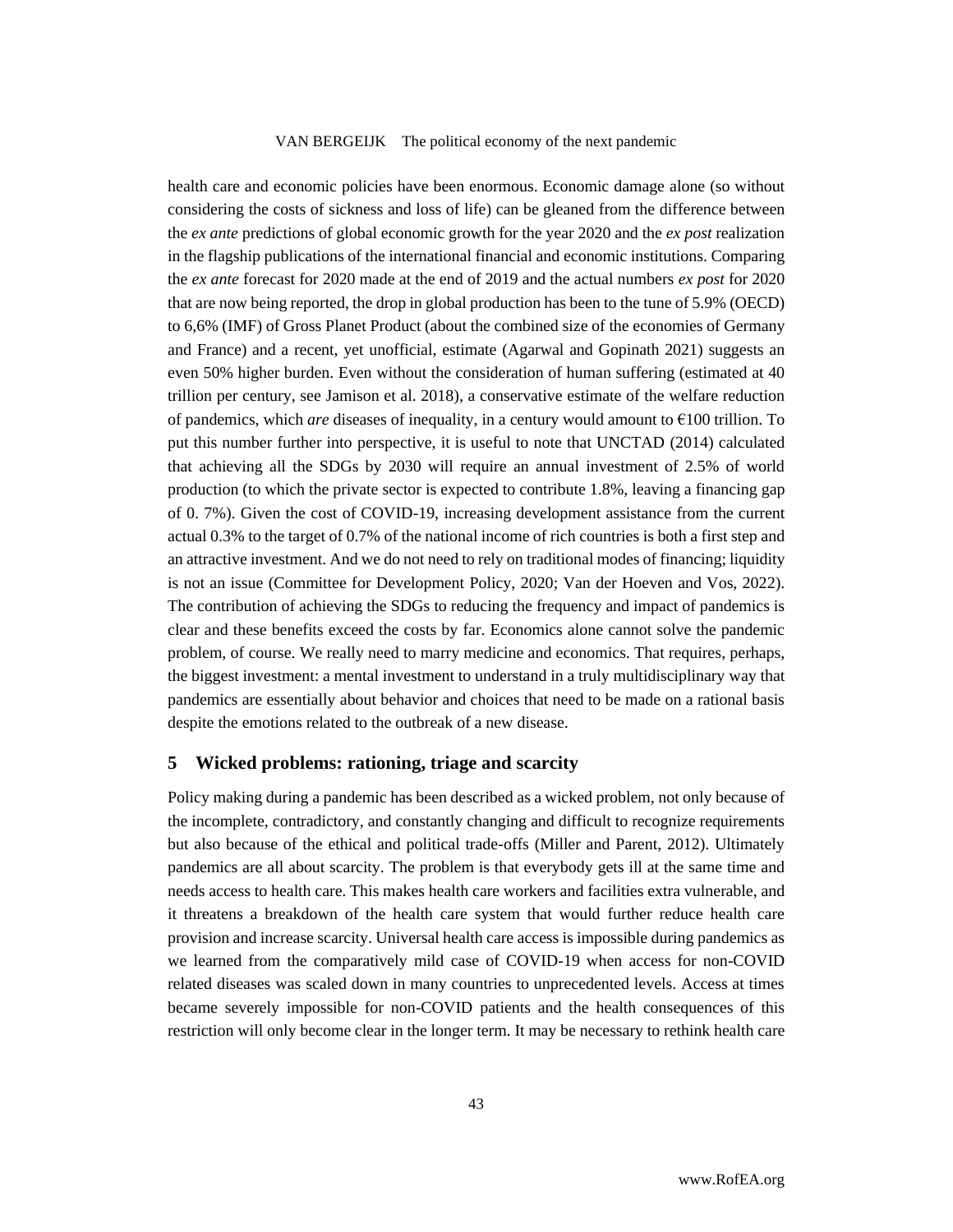access and prepare dedicated medical facilities for the next 'disease X'. It may also be necessary to increase the pool of medical staff by means of conscription and mobilization.

 The reasons to think outside the box are clear since the usual economic recipe in a (neo)liberal economy is irrelevant: we cannot leave this to the market because supply and demand are almost perfectly price inelastic in this situation. This means that the world is in a second-best scenario and needs to consider that rationing rather than universal access to health care is optimal during a pandemic. In this scenario many of the key economic insights are still very relevant: the economics of lockdowns is not a rocket science, and the tools to analyze short-term and long-term impacts of pandemics are available. Sophisticated analyses exist of repressed inflation and central planning (Davis and Charemza 2012) as well as rationing in a blend of computable equilibrium models, neo-Keynesian models and models for economies with non-market clearing prices. From such analyses, we can understand what happened on the markets for ventilators, medical masks and vaccines. It also showcases that 'the phenomenon of manipulation through demand and supply leads then to a perverse phenomenon of overbidding, and to the non-existence of an equilibrium unless additional constraints are put on demands and supplies' (Bénassy 2016). The upshot is that rationing needs to be designed and monitored properly in order to be efficient – the most important requirement is that rationing cannot be manipulated by offering or asking quantities above what is necessary. But rationing has more aspects than the market for health care equipment and also needs to consider where to restrict activity and to what extent and how access to treatment needs to be organized. Examples are Boettke and Powell (2021) who point out the welfare-theoretic suboptimality of measures that restrict activities of the young for a health care externality (of COVID-19) that emerges from the elderly or Akbarpour et al. (2021) who consider how scarce vaccines need to be rationed in a heterogeneous population.

 The big issue is not in the economic technicalities but in the perceived (im)morality of rationing. Rules to allocate access to health care need to be designed since triage is unavoidable. (Triage is a form of medical rationing that determines access to health care based on the probability for survival after treatment; it is a common practice during disasters and mass accidents.). The claim that every person has the right to being treated at an intensive care facility makes no sense during disasters, and it does not make sense during pandemics either. The debate on triage and the design of efficient rationing schedules cannot be avoided. The next pandemic is coming.

### **6 Conclusion**

One learns a lot about humanity during a pandemic. Pandemics reveal imbalances, contradictions, and inequalities that we can no longer ignore at the peril of succumbing under the pressure of the next pandemic.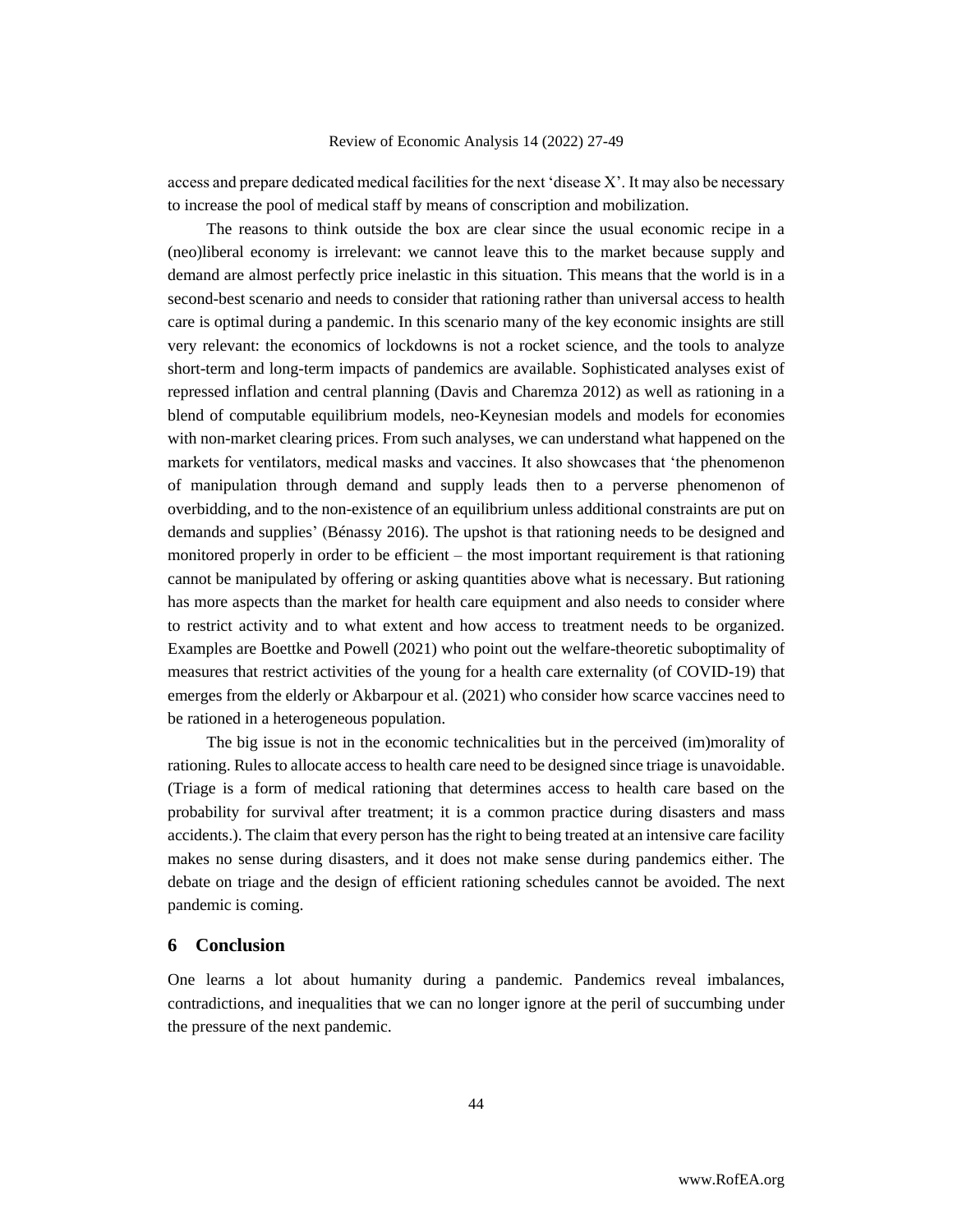We have learned that access to basic health care is not guaranteed any more during a pandemic and that marginalized groups are the most vulnerable. We have learned that essential workers are at high risk of getting infected and that society cannot survive without the people that continue to provide those essential services. We have learned that working conditions and the organization of workplaces to a large extent determine the speed of transmission of a virus and that especially low-income earners appear to work in places where outbreaks occur frequently. We have learned that marginalized poor and informal sector workers have no access to hygienic facilities and that lockdowns are not a realistic tool since their very livelihoods are threatened. We have learned that the most vulnerable clusters in society consist of people that have no opportunity to work from home, need to travel by public transportation, have low incomes, and that their housing does not allow much scope for social distancing. We have learned that this is true both for the Global South and the Global North. We have learned… I sincerely hope that we learn.

### **References**

- Abeln, Barend, and Jan P.A.M. Jacobs, 2021, "COVID-19 and Seasonal Adjustment." *Cahier Scientific 2021S-05*, CIRANO: Quebec.
- Adda, Jerome, 2016, 'Economic activity and the spread of viral diseases: evidence from high frequency data', *Quarterly Journal of Economics* 131 (2), pp. 891–941.
- Afesorgbor, Sylvanus Kwaku, Peter A.G. van Bergeijk and Binyam Afewerk Demena, COVID-19 and the Threat to Globalization: An optimistic note in: in: Elissaios Papyrakis (ed.) *Covid-19 and International Development*, Springer 2022, in print.
- Agarwal, Ruchir and Gita Gopinath, 2021, A Proposal to End the COVID-19 Pandemic, *IMF Staff Discussion Note SDN/2021/004*, IMF: Washington DC.
- Akbarpour, Mohammad, Eric B. Budish, Piotr Dworczak and Scott Duke Kominers, 2021, "An Economic Framework for Vaccine Prioritization." paper presented at ICEA After the pandemic – Public policy lessons conference [https://iceanet.org/wp](https://iceanet.org/wp-content/uploads/2021/11/Dworczak.pdf)[content/uploads/2021/11/Dworczak.pdf](https://iceanet.org/wp-content/uploads/2021/11/Dworczak.pdf)
- Allen, Douglas W., 2021, "Covid Lockdown Cost/Benefits: A Critical Assessment of the Literature.", *International Journal of the Economics of Business* doi :10.1080/13571516.2021.1976051
- Alm, James et al. 2021, 'Tax Policy Measures to Combat the SARS-CoV-2 Pandemic and Considerations to Improve Tax Compliance: A Behavioral Perspective' *FinanzArchiv/Public Finance Analysis* 76 (4), 396-428.
- Baldwin, Richard and Beatrice Weber di Mauro (eds), 2020a *Economics in the Time of COVID-19[, https://voxeu.org/content/economics-time-covid-19](https://voxeu.org/content/economics-time-covid-19)*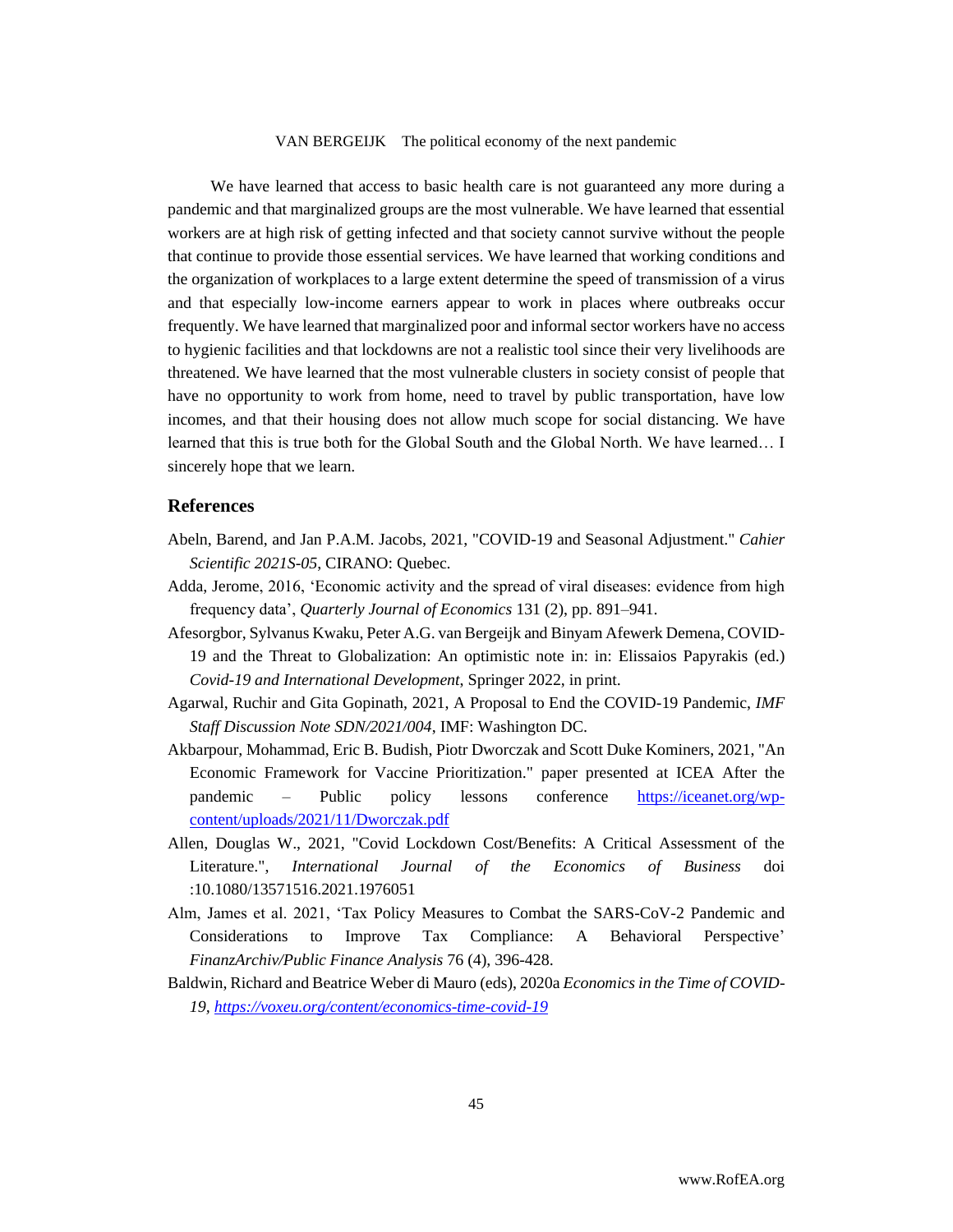- Baldwin, Richard and Beatrice Weber di Mauro (eds) 2020b *Mitigating the COVID Economic Crisis: Act Fast and Do Whatever It Takes*, [https://voxeu.org/content/mitigating-covid](https://voxeu.org/content/mitigating-covid-economic-crisis-act-fast-and-do-whatever-it-takes)[economic-crisis-act-fast-and-do-whatever-it-takes.](https://voxeu.org/content/mitigating-covid-economic-crisis-act-fast-and-do-whatever-it-takes)
- Bénassy, Jean-Pascal, 2016,. "Non clearing markets in general equilibrium.", in Matias Vernengo, Esteban Perez Caldentey and Barkley J. Rosser Jr (eds), *The New Palgrave Dictionary of Economics* (living edition) 10.1057/978-1-349-95121-5\_2271-1
- Bergeijk, Peter A.G. van, 2012, Opârg fitfara eft ksvurf, *Ekonomiy ur Ďônopros*, 72 (8), p. 6.
- Bergeijk, Peter A.G., 2014, *Earth economics: An introduction to demand management, longrun growth and global economic governance*. Edward Elgar: Cheltenham.
- Bergeijk, Peter A.G. van, 2021, *[Pandemic Economics](https://www.e-elgar.com/shop/gbp/pandemic-economics-9781800379961.html)*, Edward Elgar: Cheltenham.
- Bergeijk, Peter A.G. van and Rolph van der Hoeven (eds), 2017, *Sustainable Development Goals and Income Inequality,* Edward Elgar: Cheltenham.
- Behsudi, Adam, 2020, 'Wish You Were Here', *Finance and Development*, pp. 36-9
- Boianovsky, Mauro and Erreygers, Guido, 2021, How Economists Ignored the Spanish Flu Pandemic in 1918–20 (February 11, 2021). Center for the History of Political Economy at Duke University Working Paper Series, <https://ssrn.com/abstract=3783854> or [http://dx.doi.org/10.2139/ssrn.3783854](https://dx.doi.org/10.2139/ssrn.3783854)
- Boettke, Peter, and Benjamin Powell, 2021, "The political economy of the COVID‐19 pandemic." *Southern Economic Journal* 87 (4) blz. 1090-1106.
- Bolt, Jutta and Jan Luiten van Zanden, 2020, 'Maddison style estimates of the evolution of the world economy. A new 2020 update', Maddison Project Database, version 2020, Groningen.
- Commission on a Global Health Risk Framework for the Future, 2016, *The Neglected Dimension of Global Security: A Framework to Counter Infectious Disease Crises*, doi: 10.17226/21891.
- Committee for Development Policy, 2020, *Development Policy and Multilateralism after COVID-19*, United Nations, New York.
- Cunha, Burk A., 2004, 'Influenza: historical aspects of epidemics and pandemics', *Infectious Disease Clinics* **18** (1), pp. 141–55.
- Dasaratha, Krishna, 2021, Virus Dynamics with Behavioral Responses, paper presented at ICEA After the pandemic – Public policy lessons conference. [https://iceanet.org/wp](https://iceanet.org/wp-content/uploads/2021/11/Dasaratha.pdf)[content/uploads/2021/11/Dasaratha.pdf](https://iceanet.org/wp-content/uploads/2021/11/Dasaratha.pdf)
- Daszak, Peter, 2012, 'Anatomy of a pandemic', *The Lancet* **380** (9857), pp. 1883–84.
- Davis, C. M., and Wojciech Charemza 2012, *Models of disequilibrium and shortage in centrally planned economies*. Springer Science & Business Media: New York
- Ebregt, Jos, 2016, "The CPB World Trade Monitor: Technical Description." CPB Background Document, CPB Netherlands Bureau for Economic Policy Analysis: The Hague.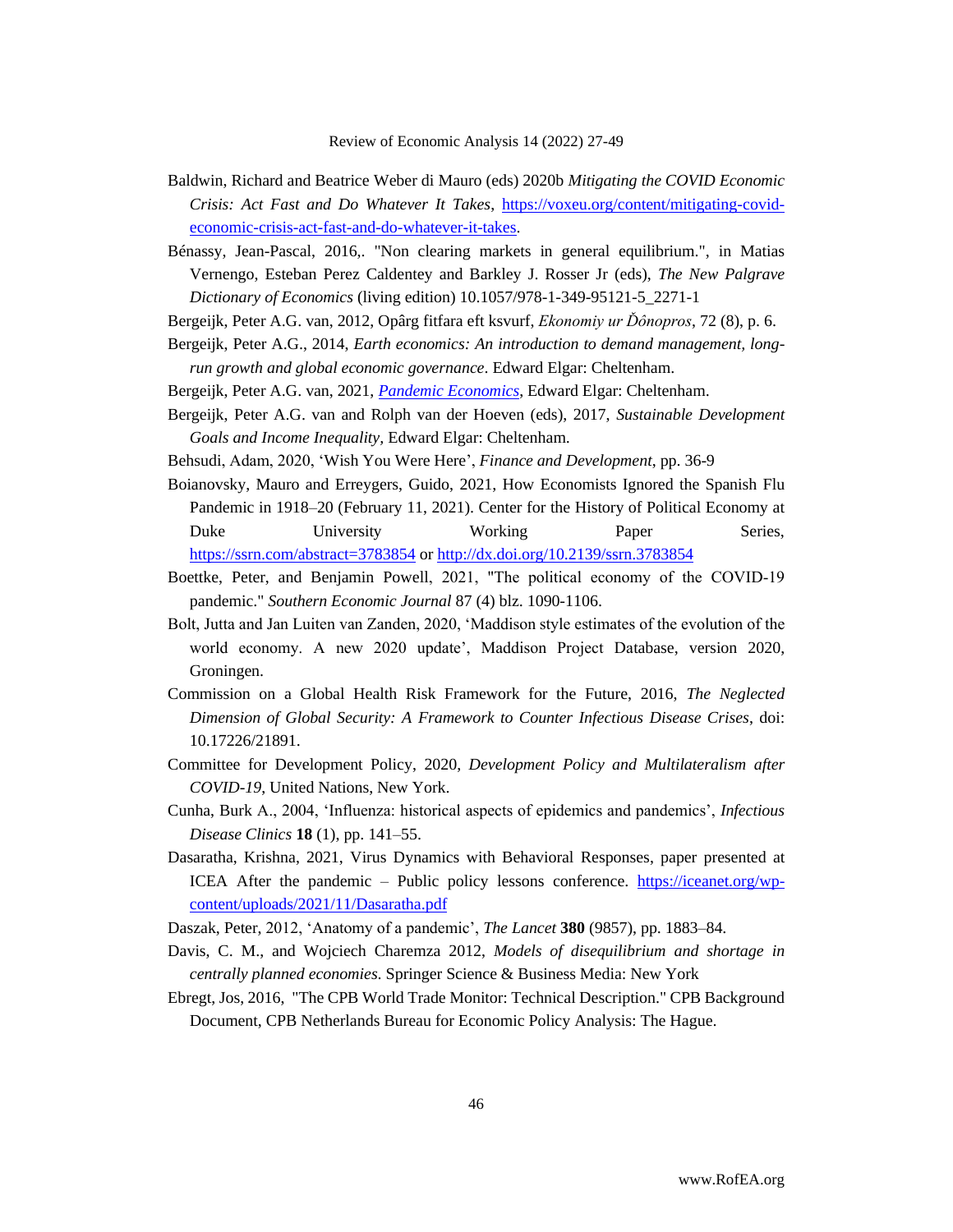- Fan, Victoria Y., Dean T. Jamison, and Lawrence H. Summers, 2018, 'Pandemic risk: how large are the expected losses?', *Bulletin of the World Health Organization* 96 (2), pp. 129– 34.
- Farzanegan, Mohammad Reza, 2021, The Effect of Public Corruption on COVID-19 Fatality Rate: A Cross-Country Examination, *CESifo Working Paper No. 8938*, Available at SSRN: <https://ssrn.com/abstract=3805464>
- Gans, J.S., 2021, Vaccine Hesitancy, Passports and the Demand for Vaccination, paper presented at ICEA After the pandemic – Public policy lessons conference. <https://iceanet.org/wp-content/uploads/2021/11/Gans.pdf>
- Gopinath, G., 2020, 'Foreword', in: *IMF World Economic Outlook*, April 2020, IMF: Washington DC, pp. *v–vi*.
- Hale, Thomas, et al. 2021, "A global panel database of pandemic policies (Oxford COVID-19 Government Response Tracker)." *Nature Human Behaviour* 5.4 (2021): 529-538.
- Hoeven, Rolph van der and Rob Vos, 2022, Reforming the International Financial and Fiscal System for better COVID-19 and Post-Pandemic Crisis Responsiveness, in: Elissaios Papyrakis (ed.) *Covid-19 and International Development*, Springer 2022, in print.
- IMF 2018, *World Economic Outlook: Challenges to Steady Growth*, IMF: Washington DC.
- IMF, 2021, *Fiscal Monitor, October 2021: Strengthening the Credibility of Public Finances*, IMF: Washington DC.
- Inglesby, Thoma V. et al., 2006, "Disease mitigation measures in the control of pandemic influenza." *Biosecurity and Bioterrorism: Biodefense Strategy, Practice, and Science* 4, no. 4 (2006): 366-375.
- International Working Group on Financing Preparedness, 2017, From Panic and Neglect to Investing in Health Security: Financing Pandemic Preparedness at a National Level, [https://documents.worldbank.org/en/publication/documents](https://documents.worldbank.org/en/publication/documents-reports/documentdetail/979591495652724770/from-panic-and-neglect-to-investing-in-health-security-financing-pandemic-preparedness-at-a-national-level)[reports/documentdetail/979591495652724770/from-panic-and-neglect-to-investing-in](https://documents.worldbank.org/en/publication/documents-reports/documentdetail/979591495652724770/from-panic-and-neglect-to-investing-in-health-security-financing-pandemic-preparedness-at-a-national-level)[health-security-financing-pandemic-preparedness-at-a-national-level](https://documents.worldbank.org/en/publication/documents-reports/documentdetail/979591495652724770/from-panic-and-neglect-to-investing-in-health-security-financing-pandemic-preparedness-at-a-national-level)
- Jamison, Dean et al. (2018) *Disease Control Priorities: Improving Health and Reducing Poverty*, World Bank: Washington DC.
- König, Michael and Adalbert Winkler, 2021, 'The impact of government responses to the COVID-19 pandemic on GDP growth', *PLoS ONE* 16(11): e0259362. doi. 10.1371/journal.pone.0259362
- Madhav, Nita, et al., 2017, 'Pandemics: risks, impacts, and mitigation', in: *Disease Control Priorities: Improving Health and Reducing Poverty*, 3rd edition, The International Bank for Reconstruction and Development/The World Bank: Washington DC, pp. 315–45.
- Marugg, Fintan and Tanja Schweinberger, 2021, The impact of social trust on Covid-19 measures in Europe, paper presented at the COVID-19 PHSMs Research Outcome Conference (October 2, 2021).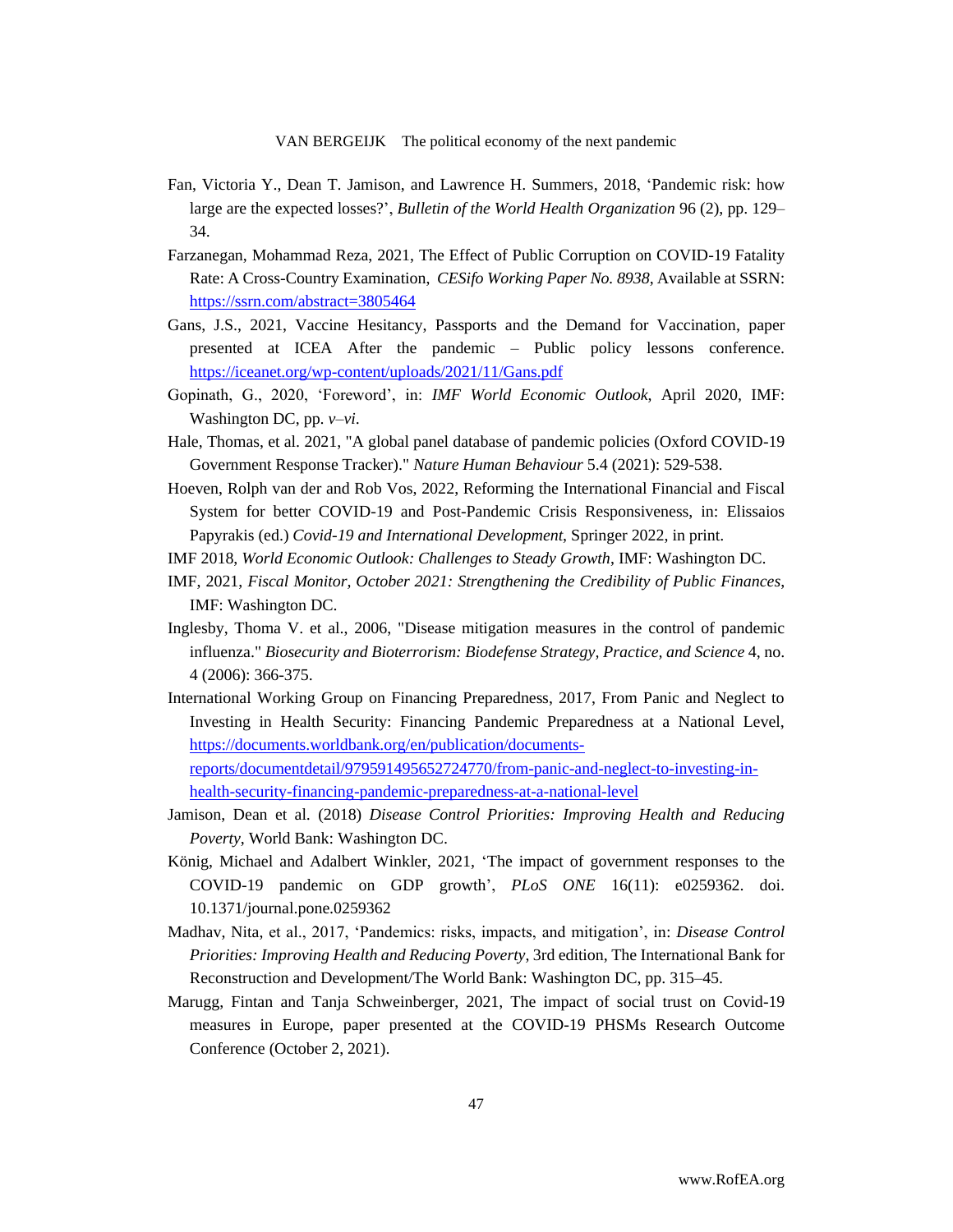- Miller, Gay Y., and Katie Parent. "The economic impact of high consequence zoonotic pathogens: why preparing for these is a wicked problem." *Journal of Reviews on Global Economics* 1 (2012): 47-61.
- Morens, David M. and Anthony S. Fauci, 2007, 'The 1918 influenza pandemic: insights for the 21st century', *The Journal of Infectious Diseases* **195** (7), pp. 1018–28.
- Norman, Joseph, Yaneer Bar-Yam, and Nassim Nicholas Taleb, 2020, 'Systemic risk of pandemic via novel pathogens–Coronavirus: A note', New England Complex Systems Institute (2020). [https://jwnorman.com/wp](https://jwnorman.com/wp-content/uploads/2020/03/Systemic_Risk_of_Pandemic_via_Novel_Path.pdf)[content/uploads/2020/03/Systemic\\_Risk\\_of\\_Pandemic\\_via\\_Novel\\_Path.pdf.](https://jwnorman.com/wp-content/uploads/2020/03/Systemic_Risk_of_Pandemic_via_Novel_Path.pdf)
- *Politifact*, 2020, 'Are states in a bidding war over medical gear with the feds?' [https://www.politifact.com/article/2020/apr/01/are-states-bidding-war-over-medical-gear](https://www.politifact.com/article/2020/apr/01/are-states-bidding-war-over-medical-gear-feds/)[feds/.](https://www.politifact.com/article/2020/apr/01/are-states-bidding-war-over-medical-gear-feds/)
- Rasul, Imran, 2020, 'The economics of viral outbreaks', *American Economic Review AEA Papers and Proceedings* **110**, pp. 265–8.
- Ritchie, Hanna et al., 2022, "Coronavirus Pandemic (COVID-19)". Published online at OurWorldInData.org. Retrieved from: 'https://ourworldindata.org/coronavirus' [Online Resource]
- Rowthorn, Robert, and Jan Maciejowski., 2020, "A cost–benefit analysis of the COVID-19 disease." *Oxford Review of Economic Policy* 36 Supplement 1 (2020): S38-S55.
- Salami, Kolawole, et al, 2020, 'Meeting report: WHO consultation on accelerating Lassa fever vaccine development in endemic countries, Dakar, 10–11 September 2019', *Vaccine* **38** (26), pp. 4135-4141.
- Saltman, Richard B, 2008, "Decentralization, re-centralization and future European health policy." *European Journal of Public Health* **18** (2), pp. 104-106.
- Sands, Peter, Anas El Turabi, Philip A. Saynisch, and Victor J. Dzau, 2016, 'Assessment of economic vulnerability to infectious disease crises' *The Lancet* 388, no. 10058, pp. 2443- 2448.
- Sathyamala, Christina, 2020, COVID-19: a biopolitical odyssey. *ISS Working Paper No. 667*, Erasmus University ISS: The Hague.
- Seyd, Ben and Bu Feifei, 2021, Perceived Risk Crowds out Trust? Trust and Public Compliance with Coronavirus Restrictions over the Course of the Pandemic, paper presented at the COVID-19 PHSMs Research Outcome Conference (October 2, 2021).
- Shami, Labib and Teddy Lazebnik, 2021, Financing and Managing Epidemiological-Economic Crisis: The Reserve Model, paper presented at ICEA After the pandemic – Public policy lessons conference.<https://iceanet.org/wp-content/uploads/2021/11/Shami.pdf>
- Smith, Dominic, 2017, 'Pandemic risk modelling', *The Palgrave Handbook of Unconventional Risk Transfer*, Palgrave Macmillan: Cham, pp. 463–95.